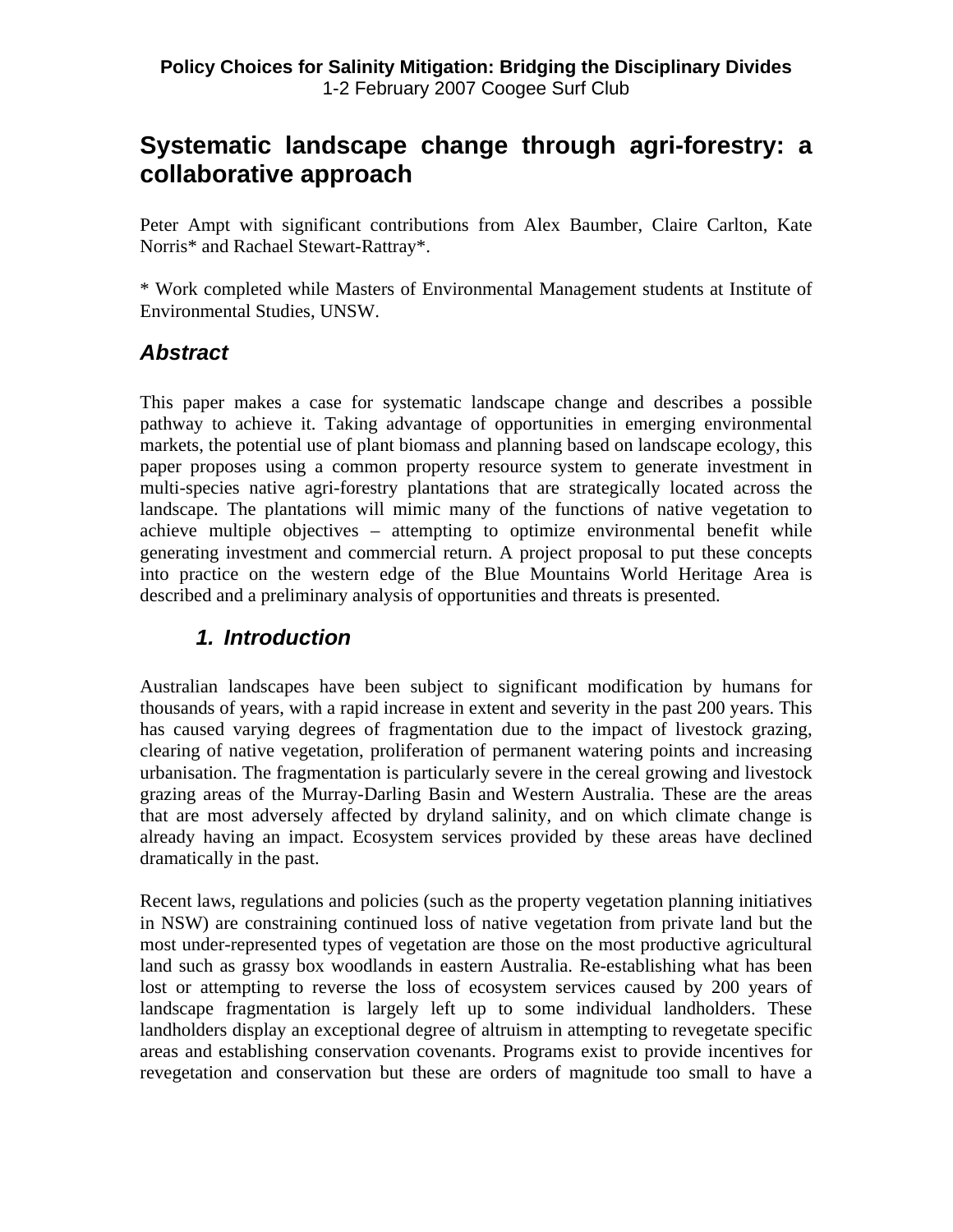Ampt et al - Systematic landscape change through agri-forestry: a collaborative approach.

landscape-scale impact. There are also well recognized barriers to the adoption of sustainable land management practices by individual landholders.

The dominant existing paradigm for natural resource management (NRM) has created a division between land managed for production and for conservation. Under this mindset, landholders are on a production-driven treadmill where they are challenged to continue to improve productivity to counter declining terms of trade. They view native vegetation regulations as restraining them from maintaining their livelihood by preventing the development of new areas for cropping and by restricting grazing. Also under this paradigm, conservationists advocate 'locking up' areas of land for conservation using a protected area approach, in the assumption that the land will largely look after itself. Neither the commercial use of areas managed for conservation nor acknowledgement of the conservation value of areas that are sustainably managed for production are generally recognized as relevant or significant. Conventional strategies to achieve revegetation or management for conservation are to provide incentives for adopting sustainable practices or to foster environmental stewardship through, for example, the use of market-based instruments.

In areas dominated by agricultural land use, acceptance of revegetating strategic areas by individual landholders is hampered by:

- The cost of the process with no real prospect of support, of future economic return or of being able to meet the cost of ongoing management of the revegetated land;
- Skepticism about whether the revegetation will achieve the ecological benefit claimed;
- Uncertainty about the balance of conservation and production areas across the landscape;
- Perceived loss of income through lost production if those practices are adopted;
- Continued declining terms of trade leading to reduced incomes and return on investment from conventional agricultural land use.

In peri-urban areas, increasing land values are driving sub-division into smaller blocks and this is having an impact in a number of ways, including:

- greater diversity in landholders in terms of what they want to do with the land;
- reduced necessity to earn money from land;
- fewer full-time residents and
- lower level of local knowledge and expertise in land management.

In both these cases and within the existing dominant paradigm, a goal of systematic revegetation across the landscape would seem very difficult, if not impossible. However, there are a number factors emerging that could provide opportunities in the near future. For example, opportunities are opening up for increased private investment in systematic landscape change due to:

• the diversification of investment strategies by funds managers, the increasing influence of corporate social responsibility and the emergence of ethical investment brokers;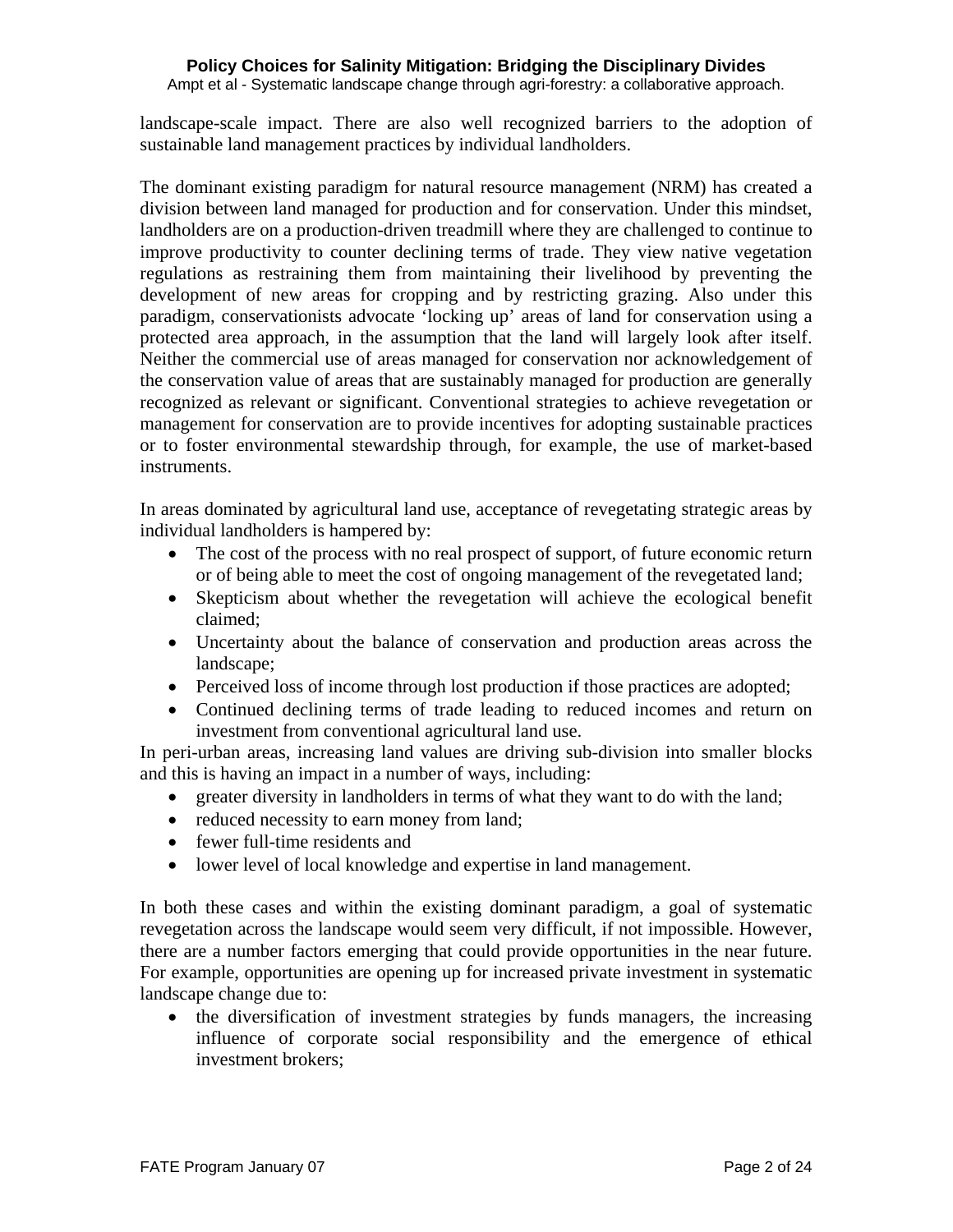Ampt et al - Systematic landscape change through agri-forestry: a collaborative approach.

- emerging environmental markets for carbon biosequestration whereby revegetation and could generate carbon credits which offset the cost of establishment and management;
- programs to provide biodiversity offsets while allowing development;
- Precedents for payment for provision of improved and consistent water quality in a catchment;
- new products derived from plant biomass which could generate a sustainable harvest from native vegetation or mixed species plantations;
- Managing the increasing risk due to fire as a result of climate change;
- The impact of adverse climatic events such as cyclones on the global re-insurance industry is generating pressure to invest in climate mitigation and adaptation projects

Taking advantages of these opportunities will require some significant shifts such as:

- 1. Acceptance of the concept of conservation through sustainable use (CSU) whereby land can be managed primarily for conservation but can generate income through sustainable use. This income can support ongoing management.
- 2. Further development of environmental markets for carbon, water and biodiversity.
- 3. Recognition of the need to manage access to common pool resources and to generate institutions that control free riders at the same time as generating appropriate property rights to encourage investment.
- 4. Generating a collaborative approach beyond the prevailing paradigm whereby stakeholders accept a 3 pronged approach to NRM:
	- a. Recognition of the need to maintain agricultural production on areas most appropriate for that purpose while generating incremental improvement in the sustainability of production systems;
	- b. Recognition of the importance of maintaining areas of high conservation value but recognize that they need ongoing management and that CSU might be an appropriate strategy to fund that management;
	- c. Develop new forms of land use across property boundaries that utilize strategic landscape planning and establish common property arrangements to generate sufficient economies of scale to stimulate investment.

In an attempt to capture these opportunities, the FATE Program and the Blue Mountains World Heritage Institute are embarking on an ambitious project to capture and harness these opportunities in an effort to revegetate strategic areas of the Hawkesbury Nepean Catchment that impact on the World Heritage values of the Blue Mountains.

## *2. The Case for Systematic Landscape Change*

Many of the threats facing the BMWHA are reflected across Australia as a whole, with ecosystem loss since European settlement totaling more than 50% of forests nation-wide, 90% of temperate woodlands and 99% of south-eastern Australia's temperate grasslands (Australian Museum Online 2005). Land degradation has been estimated to cost Australia's rural sector over \$1 billion a year (CSIRO 1998) in lost production and over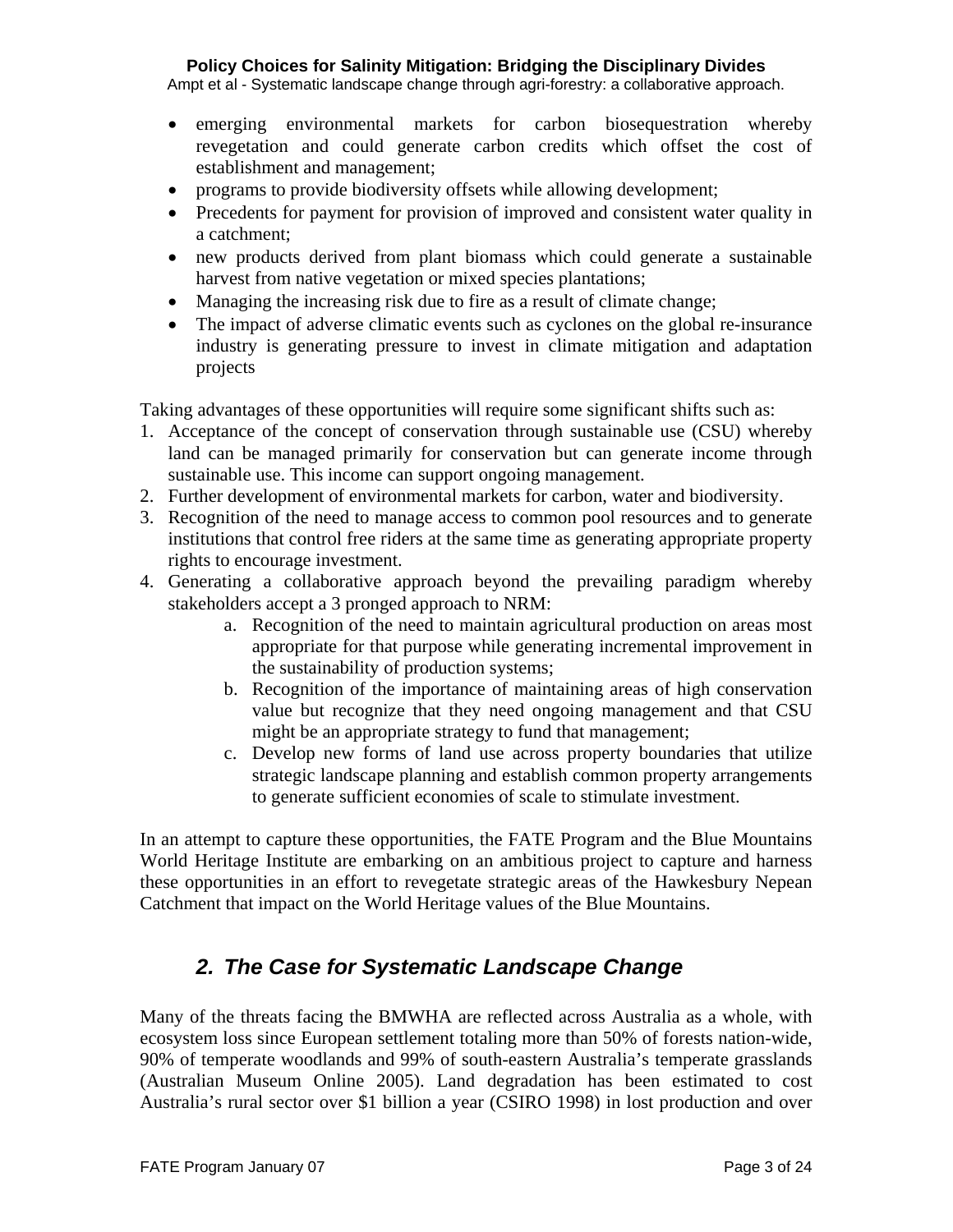Ampt et al - Systematic landscape change through agri-forestry: a collaborative approach.

300 native vertebrate animals are listed as nationally threatened (with a further 55 already extinct) (Department of the Environment and Heritage 2006).

Through programs such as the \$3 billion Natural Heritage Trust (NHT) and \$1.4 billion National Action Plan for Salinity and Water Quality (NAP), Australian landholders have been urged to adopt a variety of practices to make existing land-use more sustainable, including maintaining ground cover, encouraging deep rooted perennials in pastures, strategic tree planting, pest and weed management, water conservation and protecting sensitive areas from stock (such as riparian zones, wetlands and high conservation areas).

While these practices are becoming more widely accepted as necessary, their adoption has been patchy. Non-adoption or low adoption can generally be explained by the relative economic advantage they provide and how difficult it is for landholders to trial them (Pannell, Marshall *et al.* 2006). All of these efforts are costly and while some support is available for protection of high conservation value and sensitive areas (such as fencing and some revegetation), the ongoing cost of managing these areas is considerable and is rarely factored into government incentives funding.

Many landholders hold the view that the 'lock up and protect' approach is fundamentally flawed. Fully functional ecosystems may be expected to be self regulating, however smaller fragments of native vegetation and areas that have previously been grazed, logged or cleared generally require ongoing management. Regrowth can be heavily dominated by one species and weed and pest animal control is usually necessary. In fact, many schemes involve conservation covenants, which ensure that the land set aside will remain non-commercial in perpetuity. The prospect of meeting the ongoing cost of managing conservation areas without any income being gained from them is a severe disincentive to undertaking conservation works.

Furthermore, while the environmental problems being addressed have often been created systematically by deliberate landscape-scale alterations (e.g. by systematic policies of clearing mallee woodlands for wheat production), the attempts to address them have not been systematic or focused on the landscape scale. Efforts have generally been patchy and focused at single properties, despite the fact that many target outcomes clearly require cross-property action including:

- Riparian zone regeneration efforts on waterways running across numerous property boundaries;
- Revegetation of groundwater recharge zones to mitigate dryland salinity which will generally benefit farms further down the slope more than it will the owners of the land actually being revegetated; and
- Connectivity of vegetation across the landscape to provide for movement of species.

There are significant barriers to achieving this sort of landscape scale change, both in terms of finding sufficient economic incentives and in overcoming the traditional attitudes of landholders as fiercely independent and unwilling to work too closely with neighbours. If anything other than patchy incremental change is to occur, a more radical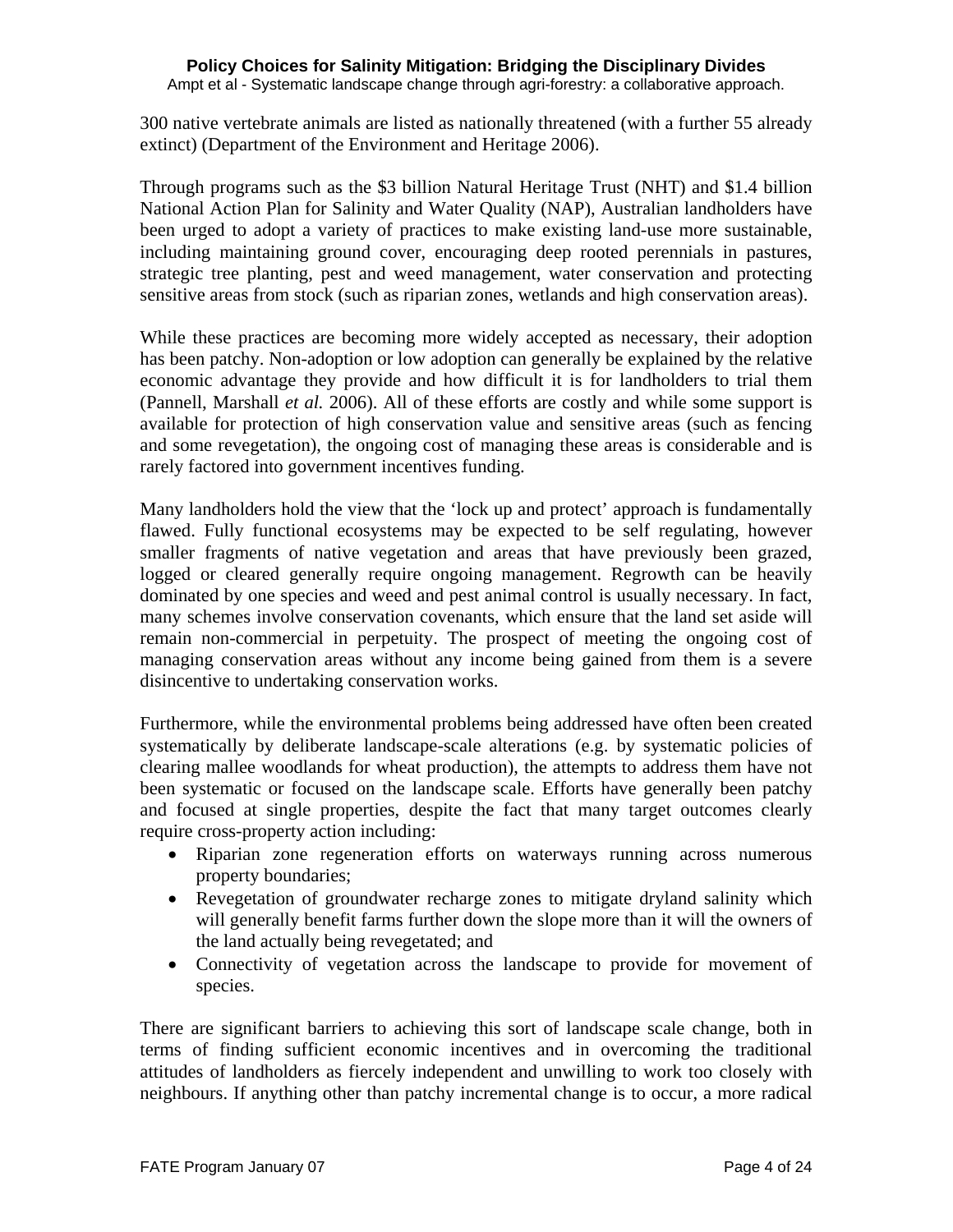approach may be required, following a "conservation commons" model whereby landholders communally manage selected lands across all their properties for a combination of production and conservation outcomes.

Enterprises such as native agri-forestry for timber, bio-energy, carbon credits and other products could provide the economic drivers for revegetation activities across such a conservation commons, for which the common-property approach would offer many advantages over a single-property enterprise model. Economies of scale would be created through the combining of lands and each landholder would not need detailed knowledge of all the markets involved in what could be a diverse and complicated enterprise. Management of the land within the commons could be undertaken more efficiently by an appropriate corporate entity, leaving individual landholders to focus on their traditional farming activities, or in the case of 'lifestylers'', to focus on their off-farm activities.

# *3. Drivers for Investment in Landscape Change*

In order to drive landuse change and reforestation on a landscape change, suitable economic and social drivers need to be found that provide landholders with incentives to undertake these activities. Timber harvesting, bio-energy production using woody biomass and markets for environmental services (principally carbon sequestration) have been identified as the most promising enterprises for delivering economic incentives. These activities may also provide a social driver for targeted landholders who value forested landscapes and the lower time burden that may be involved in managing these activities.

Agri-forestry on private land (or farm forestry) is a rapidly growing industry in Australia and taps into growing world markets for wood and wood products. More than 1.7 million ha of plantations exist in Australia, with the plantation estate growing at an average of almost 5% a year between 1999 and 2004 (National Forest Inventory 2005). Most of this recent growth has been on private land (87% of 2004 plantings) and has mostly consisted of native hardwood plantings (largely blue gum). Australia's forest and wood industry has an annual turnover of \$18.1 billion, consisting largely of sawnwood, panels and paper products (Department of Agriculture Fisheries and Forestry 2006).

Continued growth in the existing agri-forestry industry may well result in increased areas west of the BMWHA going under forestry plantings without any intervention by this project. However, without landscape scale planning, these areas are most likely to consist of monocultural plantings using non-local species (current plantations in the district are dominated by radiata pine) and established in a disjointed and uncoordinated manner without consideration of potential benefits for riparian areas, salinity mitigation or habitat connectivity. By pursuing mixed-species plantings in strategic areas, the project may obtain lower returns from forestry markets than monocultural plantings (e.g. by producing lower value composite wood products that are less dependent on wood quality and consistency), but could capitalise on other compatible economic opportunities.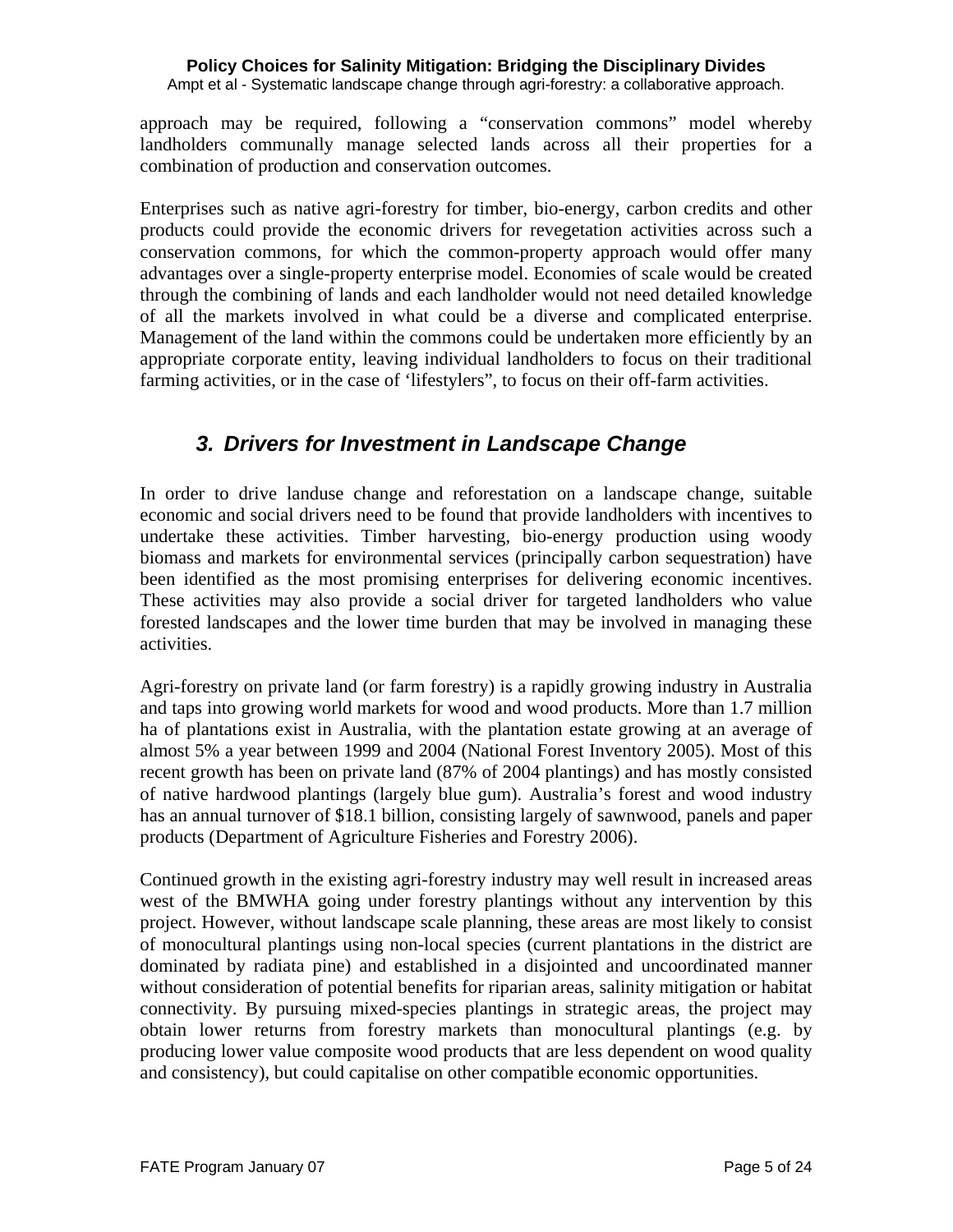Ampt et al - Systematic landscape change through agri-forestry: a collaborative approach.

Biomass energy (bioenergy) offers one such commercial driver for landuse change that requires a degree of collaboration across a number of properties to generate viable volumes of energy feedstock. Electricity production from biomass would most likely offer a lower return than forestry, but is less dependent on quality or consistency of feedstock, allowing a wider variety of species to be used, as well as forestry wastes. Conversion of woody biomass to ethanol is another option, but one which requires further technological advancement to prove its viability. The economic viability of these bioenergy options is highly dependent on future price trends for competing energy sources, including the potential impact of carbon pricing on fossil fuels (through taxes or tradable allowances) and world commodity markets (e.g. continued high oil prices improves ethanol viability).

The continued development of carbon markets in Australia and internationally offers a double opportunity for this project – firstly by making carbon-neutral bioenergy production more competitive with conventional fossil fuel production and secondly by allowing landholders to sell credits for carbon permanently sequestered in their plantations. Although Australia has not ratified the Kyoto Protocol, NSW has implemented its own Greenhouse Gas Abatement Scheme (GGAS), which is one of the world's first carbon trading schemes to allow credits generated by carbon sequestered in new forest plantings to be traded. At present, NSW and ACT electricity retailers and other big carbon emitters provide the potential market for forest-sequestered carbon credits, but other States have expressed interest in linking with GGAS to form a nationwide carbon trading scheme.

On the international scene, indications are that carbon trading will become increasingly significant and it is unlikely that Australia will remain locked out of indefinitely. Global reinsurance and other industries are increasing seeing the value of having an international 'shadow price' for carbon that allows the cost of carbon emissions to be factored into business models. Within the existing European Union Emissions Trading Scheme (ETS), operating under the Kyoto Protocol, there are increasing calls to include carbon credits generated by overseas afforestation/reforestation projects (originally excluded for a variety of reasons). Future prices for bio-sequestered carbon are dependent on these national and international developments, however, credits for sequestered carbon would not need to be traded immediately and early investors in local projects will be well placed to take advantage of future market conditions.

Other markets for environmental services are less developed, but there is potential for landholders to obtain payments for reducing salinity impacts further down the catchment through strategic plantings, as well as for improvements in biodiversity and water quality. In the absence of developed markets for these environmental services, Catchment Management Authorities and other NRM bodies have been charged with distributing Commonwealth and State funds to achieve these outcomes. These bodies may support a strategic landscape scale project such as this that aims to restore ecosystem services.

The remainder of this section is a discussion of the potential influence of environmental drivers by Rachael Stewart Rattray.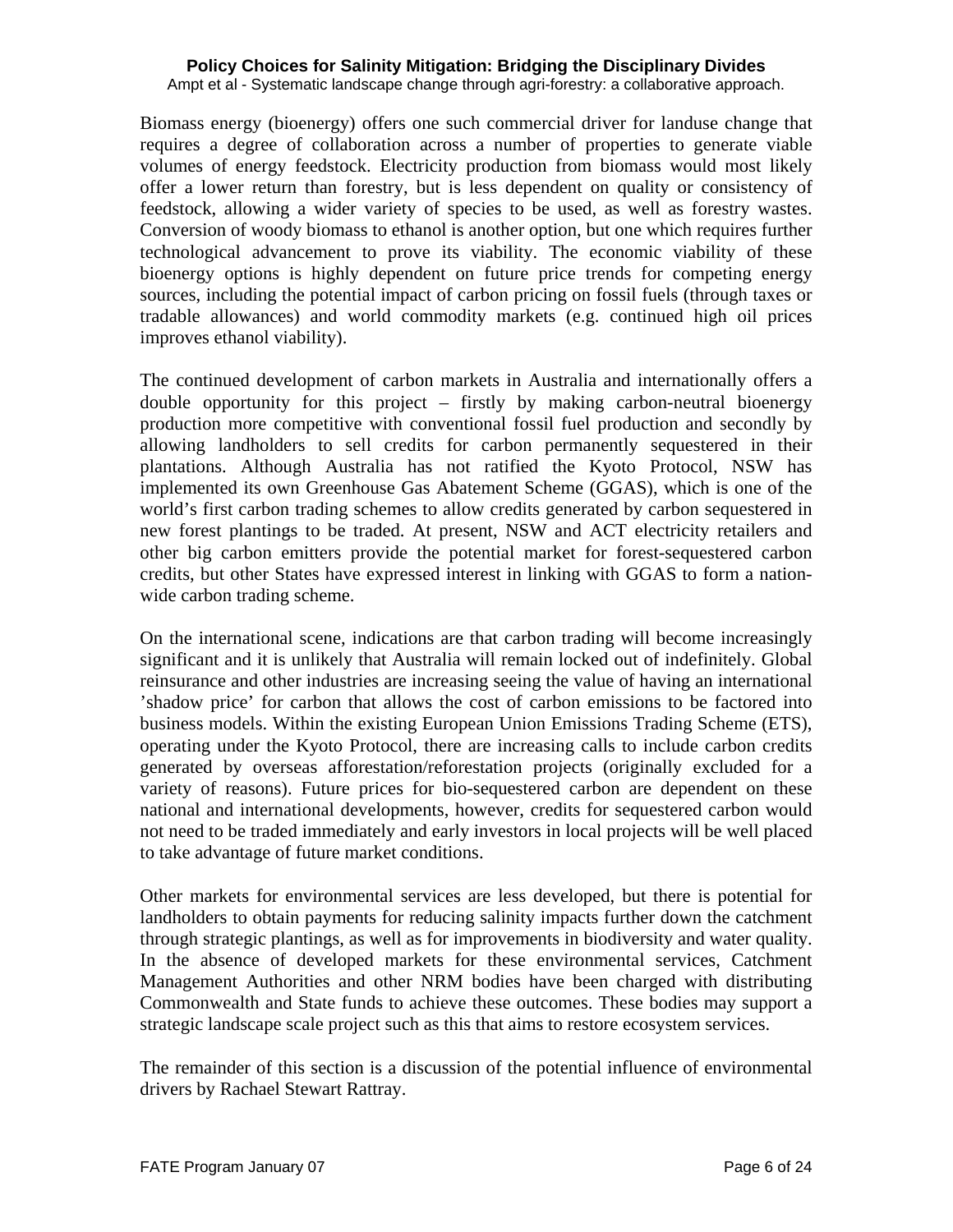Ampt et al - Systematic landscape change through agri-forestry: a collaborative approach.

## **Carbon trading**

Some of the challenges faced in implementing carbon trading in the target area include:

- There are high up front costs associated with establishment of a carbon plantation. This also includes the complexity of requirements for becoming accredited under GGAS.
- Issues with complexity of on-going management and potential risks to the plantation associated with pests, fire etc.
- Financial gains are not realised immediately due to waiting time for carbon to be sequestered.
- These factors are all made more difficult for small landholders as characterised by the landholders in the target area.

Some of the factors that will make a positive contribution to implementation of carbon trading include:

- There is a definite market for carbon credits in NSW due to mandatory GGAS scheme requiring electricity companies to offset their emissions.
- This market is backed by legislation of carbon credits which helps to guarantee the investment and provide specific guidelines for how the credits should be created and measured.
- Credits are cheaper in Australia than overseas which creates additional demand for any carbon credits generated in the target area.
- There are market intermediaries available for trading credits which reduces the transaction costs associated with having to find buyers directly.

## **Biodiversity Banking**

Some of the challenges associated with the implementation of biodiversity banking in the target area include:

- Credit sale is dependent on the type of biodiversity conservation being conducted and this could limit available buyers of the credits. It is currently difficult to estimate potential buyers of credits in the Blue Mountains area without being aware of a specific development project to be undertaken.
- A market intermediary is proposed, but this is still being developed. Therefore there will be higher transaction costs associated with seeking out buyers and also limited assistance with establishment and recording of credits in the first instance.

Some of the factors that will make a positive contribution to implementation of biodiversity banking include:

- As the guidelines are still in progress for NSW, there is the opportunity to get involved in being a demonstration site and getting official backing as part of this program.
- There is success of similar initiatives in the US where wetland mitigation banks and conservation banks have become viable businesses.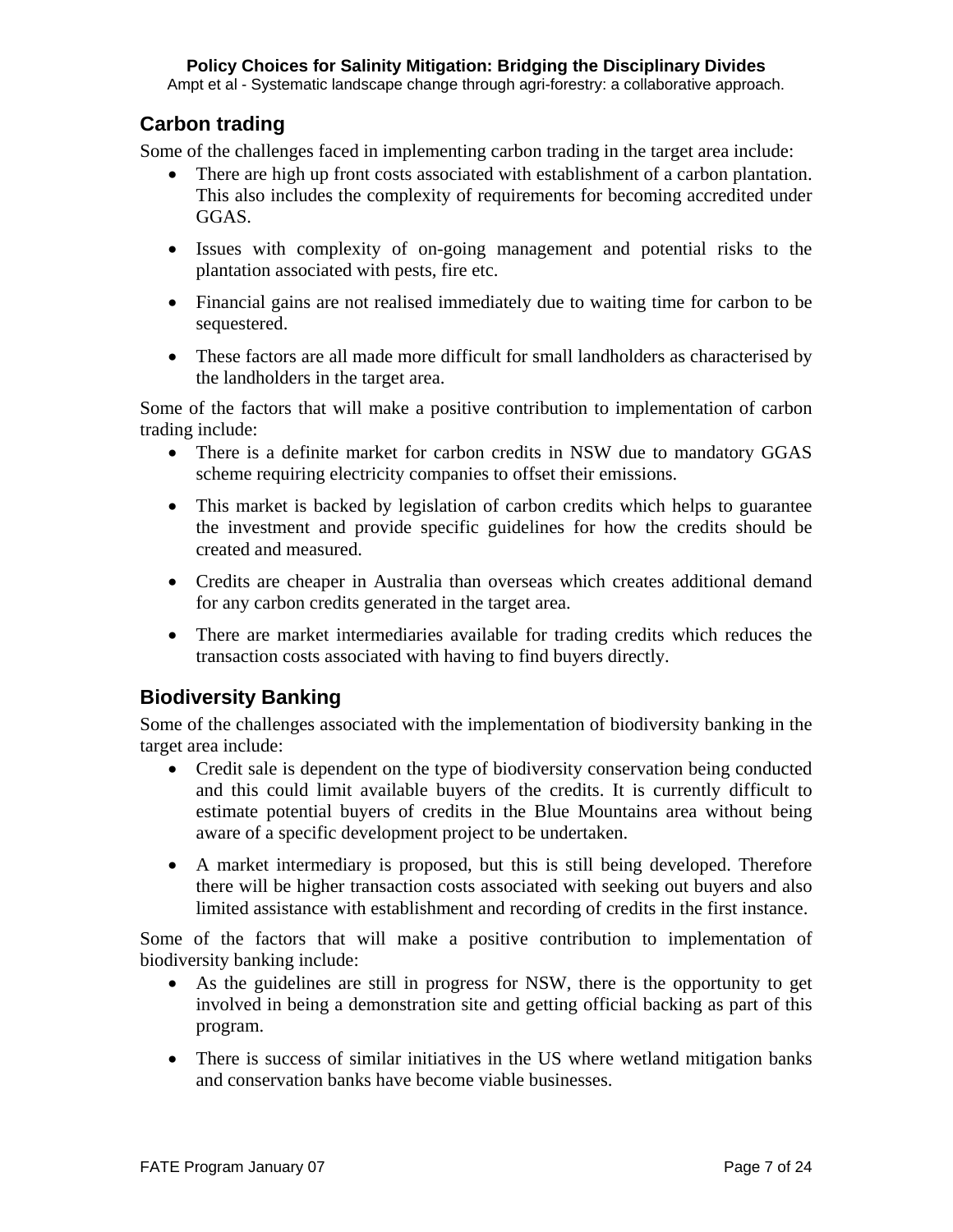### **Discussion of drivers**

Do environmental service markets meet the project objectives of provision of environmental services, economic returns to landholders and contribution to sustainable development? There is no question that markets for environmental services will contribute to environmental goals such as carbon sequestration, biodiversity conservation, salinity, water and soil quality improvements. It is, on the other hand, not always quite as clear how easily private investment and hence economic returns to landholders can be provided. Carbon trading has only recently developed an active market in NSW, with only four companies currently registered for carbon sequestration, however there is a strong market for credits due to the mandatory GGAS scheme, combined with overseas demand. Biodiversity banking, soon to be legislated in NSW has been an extremely successful model overseas in terms of providing returns, but is yet to be proven in Australia. Salinity credit trading has no overall NSW scheme, but has been shown to be a successful business model for individual cases in specific areas such as the Hunter River Salinity trading scheme. Objectives for regional sustainable development are supported by the provision for environmental services, the positive contribution to protection of the world heritage area and the productivity improvements to existing agricultural activities. In order to ensure that it will be sustainable over the longer term, many of the challenges described would have to be overcome to ensure economic returns provide sufficient incentives for farm forestry.

One of the key ways to ensure that environmental service markets provide sufficient economic returns is to implement a combination of different markets so that the landholders are not just dependent on one source of income. The benefit of markets for environmental services is that multiple services can be generated from the same farm forestry activity. In addition it is recommended that these markets are combined with other farm forestry activities, such as biomass harvesting or more traditional farm forestry activities, but without compromising the environmental service being provided. Another issue that most of these markets face is high initial establishment costs and complexity to get the project up and running. Getting started with carbon trading and becoming accredited under the Greenhouse Gas Abatement Scheme, appears to be quite complex and difficult for small landholders. One way to handle this issue is to amalgamate holdings into a common pool for the purposes of carbon sequestration. This can help to improve economies of scale and reduce risks. It also fits in well with the goals of management under a common property regime. Another way to deal with the complexity is to seek assistance from companies that are already accredited under GGAS such as CO2 Australia. To overcome complexity with getting Biodiversity banking up and running, it may be possible to get involved as a demonstration site as part of the NSW BioBanking scheme, if an appropriate development project can be identified in the Blue Mountains area.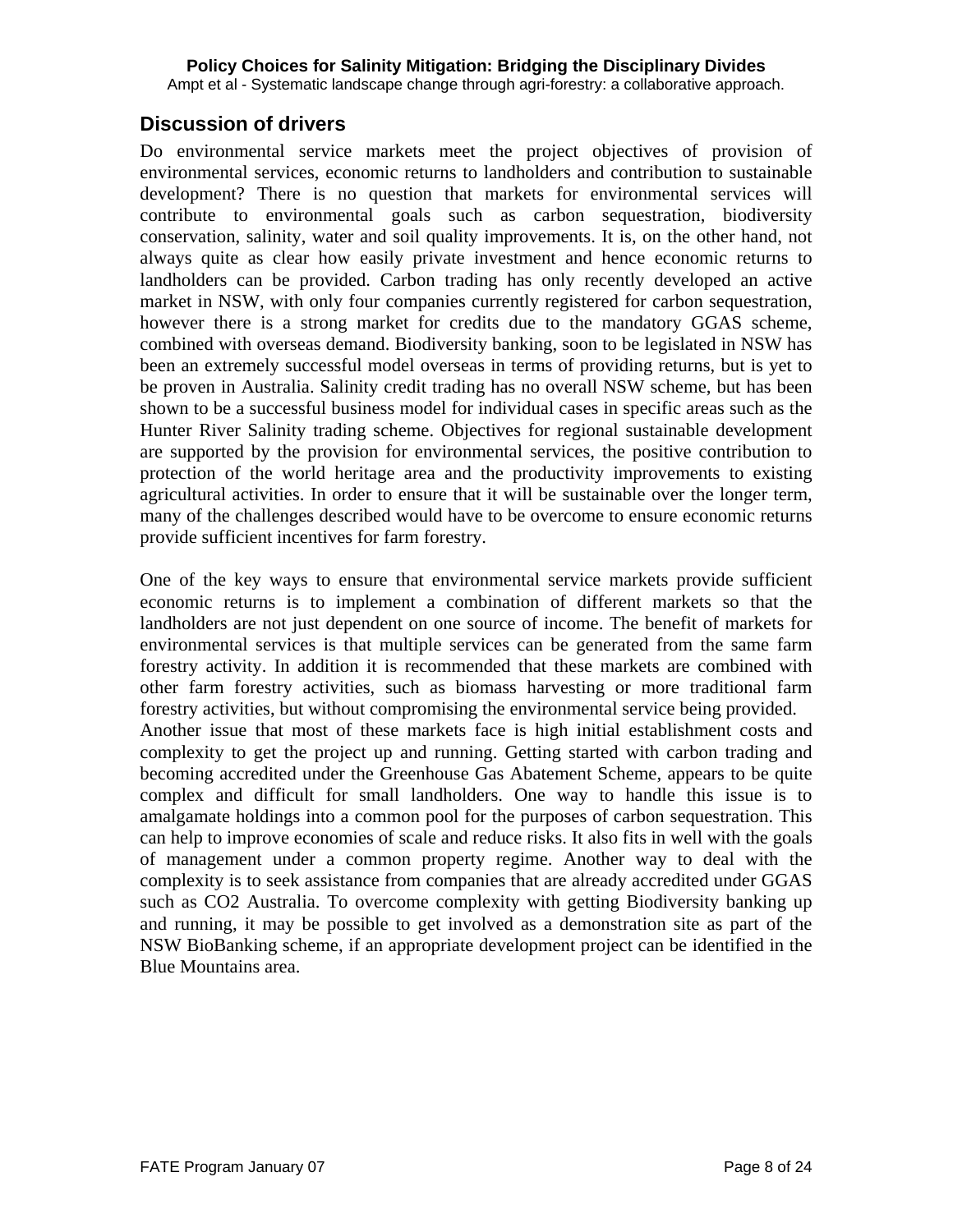# *4. Common property resource systems (CPRS)*

This section of the paper is a review of the literature by Kate Norris around CPRSs that is relevant to a collaborative, across-property approach to NRM that is trying to generate economic returns from land managed for conservation as advocated by the FATE Program.

FATE is seeking improved sustainability on biodiversity, social resilience and economic viability grounds. Williamson *et al.* (2003) takes sustainability of the CPRS to mean persist in the long term – not forever. Dolsak and Ostrom (2003) present a model comprising six common property resource system components: the resource itself, users, technology, politics and law, economics and institutional rules. These components interact and determine how a given resource is used. This model provides a useful framework within which to summarise the characteristics of a sustainable CPRS. In this paper, a system or regime means these six elements interacting together, and the institution is taken to be the rules and organisation of that system.

Agrawal (2001: Table 2) identifies 33 factors which contribute to sustainable collective resource management, but only analysed 3 studies for this result. In addition, in comparing different cases Agrawal (2001) notes that there were differences in method and omitted variable biases between the studies. Poteete and Ostrom (2004) report on findings from comparing more standardised data, collected for the International Forestry Resources and Institutions Programme (IFRI). For this paper, Poteete and Ostrom (2004), Baland and Platteau (2003), Dolsak and Ostrom (2003), Williamson *et al.* (2003), Agrawal (2001) and Bromley (1991) proved useful sources of information for establishing a summary of characteristics. These papers include good surveys of CPRSs, from which themes have been extracted.

## **Resource**

Perhaps stating the obvious, Bromley (1991) requires that the resource has not been already squandered. Williamson *et al.* (2003) adds that the resource must be used at a rate less than or equal to the sustainable yield.

There is agreement that the boundaries of the resource need to be stable and clear (Ostrom 1990, Bromley 1991, Dolsak and Ostrom 2003, Agrawal 2001), and importantly, despite inherent costs, it must be possible to exclude others from using the resource (e.g. Williamson *et al.* 2003). The resource needs to be rival and subject to a non-negligible (but not high) level of use (Dolsak and Ostrom 2003), which Bromley (1991) terms as relative scarcity. As Agrawal (2001) finds, if there is greater mobility or unpredictability inherent in the resource, this makes monitoring and institutional solutions more difficult.

However, there is disagreement about the appropriate size of the resource for successful governance (Poteete and Ostrom 2004). Some authors have found that a resource is more likely to be governed successfully, if it is small in size and uniform (Dolsak and Ostrom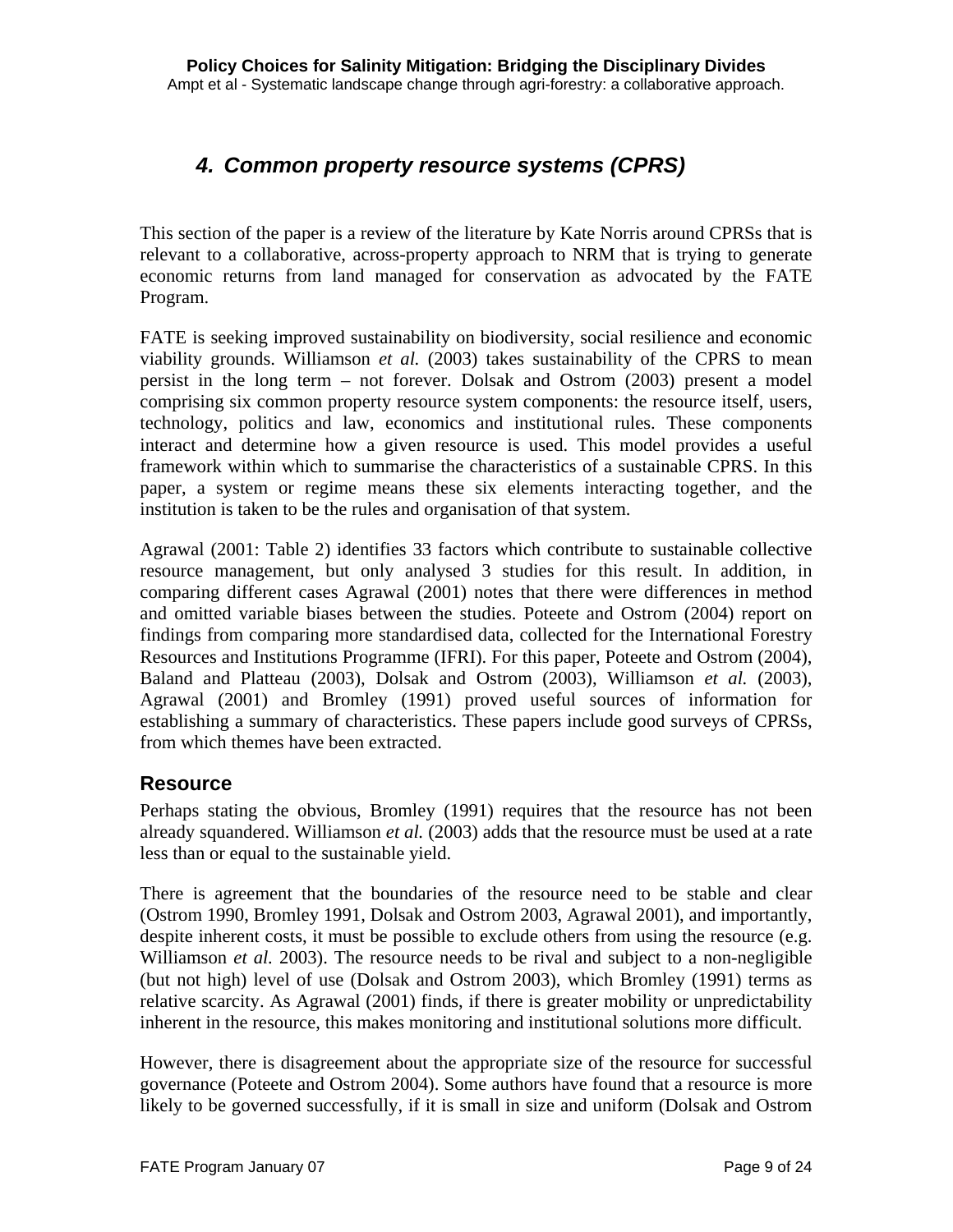2003, Bromley 1991, Agrawal 2001). The main reason is that it is more likely to be manageable, e.g. Dolsak and Ostrom (2003) regard that local and regional scale is more manageable than global resources. However, others regard that it is important to match the scale of the resource to the ecosystem boundaries, as this will yield better understanding (Williamson *et al.* 2003). It is by no means impossible to manage global scale resources in a common manner – The Montreal Protocol is one example. The forests in IFRI ranged in size from 1Ha to 45,000Ha. (Poteete and Ostrom 2004), so the definition of large is not clear.

# **Technology (and information)**

There is consensus in the literature that information about biophysical condition and structure of the resource needs to be detailed and accurate. This includes knowledge of the past and current situation and the dynamics of the resource (stocks and flows) – how it responds to changes. Such information needs to be accessible, thoroughly understood and effectively monitored by the resource users (Dolsak and Ostrom 2003, Williamson *et al.* 2003, Devlin and Grafton 1998, Bromley 1991, Ostrom 1990). Williamson *et al.* (2003) extends this further, saying that the benefits and costs of actions and outcomes with respect to the resource need to be known.

This keen knowledge of the ecosystem and how it interacts is necessary to aide coordination (Poteete and Ostrom 2004) and more specifically to establish rules of use which will be ecologically conservative and therefore sustainable (Ludwig 2001, Williamson *et al.* 2003). However, Dolsak and Ostrom (2003) note that stocks and flows of resources are often difficult to define with precision. And as Ludwig (2001) rightly emphasises, even good information does not inherently achieve sustainable use of a resource; users must develop and apply rules which act on this knowledge. This underlines the fact that the different elements of this framework must gel together in order to achieve successful collective action.

## **Users**

A cooperative approach to resource management necessitates a group of rightful users be defined (Agrawal 2001, Williamson *et al.* 2003). Coordination is more likely to be possible if the group of people is smaller (Dolsak and Ostrom 2003, Bromley 1991, Williamson *et al.* 2003, Agrawal 2001). However, in a similar vein to the resource size, this is easy to stipulate but there is the problem of defining what constitutes too large a group. As Poteete and Ostrom (2004) rightly ask, is a group of 50 people small or large? Then what about 100 or 1,000? It is likely, as Agrawal (2001) notes, that the influence of size of the group is likely to be mediated by other factors in the system.

Like size, it follows that if the group does not have a singularity of purpose, it will be harder for them to reach agreement. Bromley (1991) says users must have an interest in the careful management of the resource. This could be interpreted as a long-term commitment to a property (Williamson *et al.* 2003). However, it seems if interests differ within the group, this can reduce the chance of success (Poteete and Ostrom 2004, Dolsak and Ostrom 2003). Poteete and Ostrom (2004) list other variables indicating heterogeneity within the group which have been associated with unsustainable systems,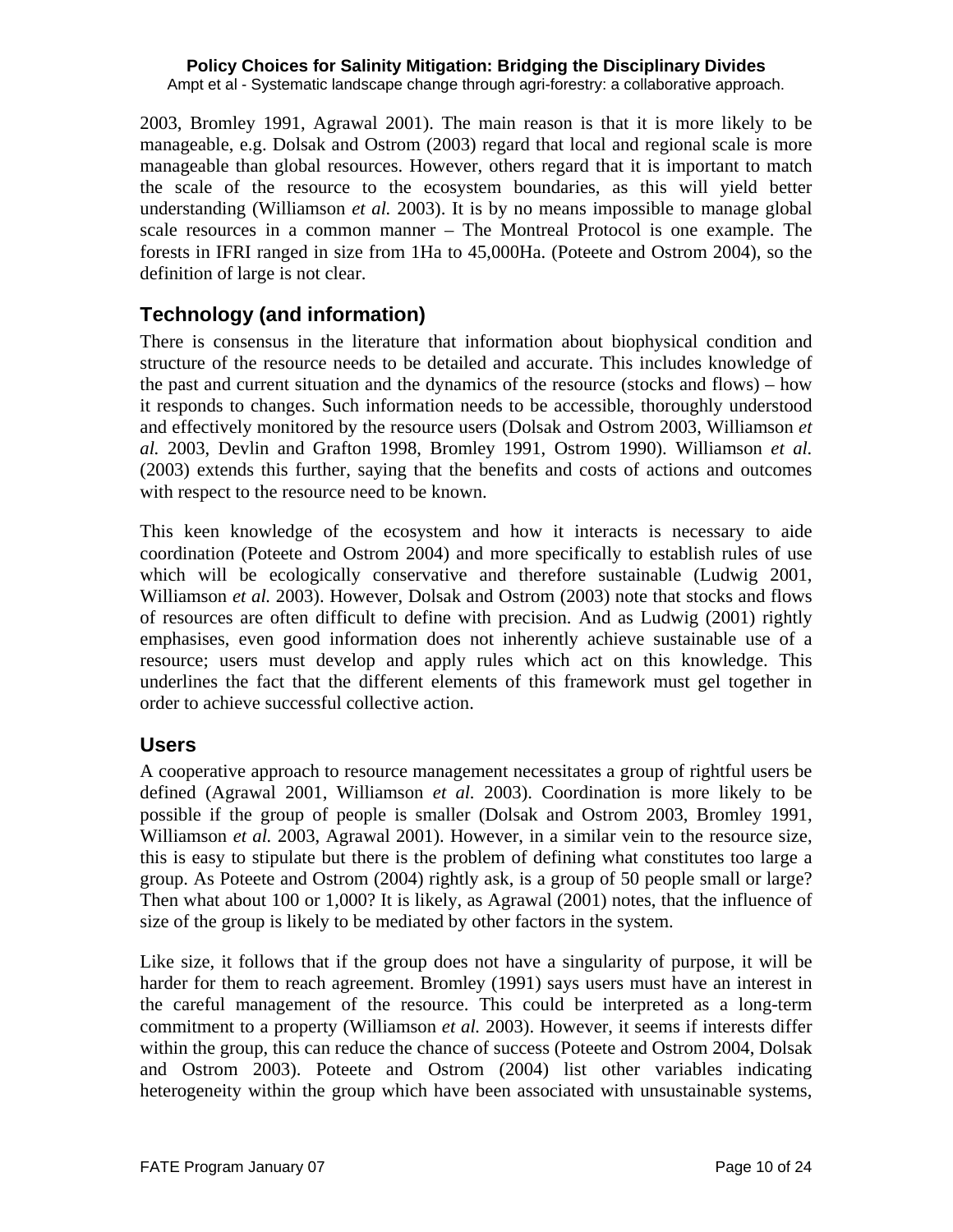Ampt et al - Systematic landscape change through agri-forestry: a collaborative approach.

these include: income, assets, values, knowledge and skills, and location. Therefore, just as a smaller group facilitates cooperation in the long-run, so does a homogenous group because coordination is easier (Williamson *et al.* 2003). But it should not be assumed that these interests are being applied by users to the resource level of management (Campbell *et al.* 2001), which is important. This amounts to having different user groups, and Poteete and Ostrom (2004) note that it becomes far more complex if there are multiple groups of users accessing a resource (e.g. forest foragers and tree fellers).

There are examples of heterogenous, large groups being successful, so Adams *et al.* (2003) says it may be a matter of delving deeper into the matter. A component of achieving effective group participation and dialogue is carefully and transparently dealing with differing perceptions users may have of the management problem (Adams *et al.* 2003). Williamson *et al.* (2003) describes it more generally – that users need to understand their differences and be willing to develop strategies together. A capacity to experiment and adapt does not go astray (Williamson *et al.* 2003).

Although Poteete and Ostrom (2004) list location as an attribute related to homogeneity in the group, there is a more fundamental reason that this is associated with success. People who reside close to the resource will necessarily be more likely to be able to effectively exclude non-owners from it (Bromley 1991, Williamson *et al.* 2003). In addition, neighbours are more answerable to each other (Williamson *et al.* 2003), because they have to interact continually.

Different management plans and strategies are likely to have substantially different distribution of benefits for the stakeholders. This will make it difficult to agree on a course of action, and ensure that all stakeholders cooperate with agreements (Poteete and Ostrom 2004).

Dolsak and Ostrom (2003) say groups with traditions of mutual trust will be more likely to succeed in building an institution and sustaining it. In particular, user groups are usually self governing. Therefore, user groups who have experience with similar local organisations have an advantage (Bromley 1991, Williamson *et al.* 2003, Agrawal 2001). Traditions of trust and experience will help increase the probability that promises are kept, which is especially important in establishing a new system (Williamson *et al.* 2003). Following from this, the stability of the CPRS will be threatened if use-rights are transferred to inappropriate individuals (Williamson *et al.* 2003).

## **Legal/Political**

Incentives and sanctions which the group has established for the management of the common resource can be undone, either by internal or external forces (Bromley 1991). Therefore, it is not only the internal relationships of the group which matter, but also the relationships between users and external factors which need to be good. These include the market, technology and politicians (Williamson *et al.* 2003, Agrawal 2001). External intervention can prevent collective decisions holding; therefore Bromley (1991) regards common property as dependent on the state's esteem for it. Ostrom (1990) takes it back further, saying that the government must at least recognise the group's right to organise.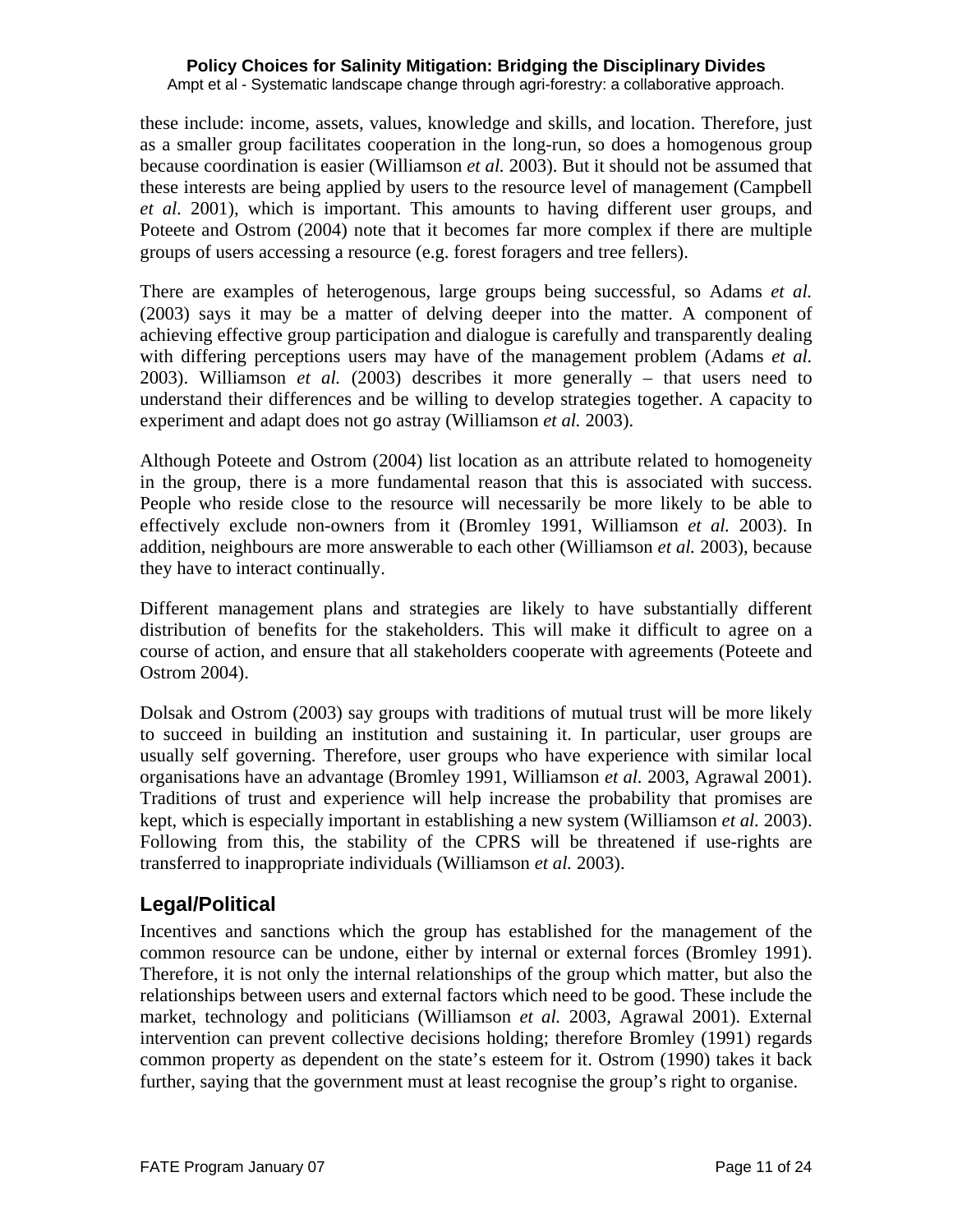## **Economics**

The sustainability of the system, from an economic perspective, necessitates that the benefits of cooperating outweigh the costs. This will provide overall incentive to cooperate. Bromley (1991) says claims that private property regimes are often held up as promising increased output. Seemingly trying to counter this, Williamson *et al.* (2003) probably overstates the ability of common property to deliver good economic outcomes, saying CPRS allows flexibility, financial viability, diversification, fewer externalities, economies of scale and general administrative efficiency. Bromley (1991) sets the record straight, explaining economic potential will suggest the type of regime suitable in each particular case.

Interestingly, diversification is noted by Dolsak and Ostrom (2003) and Agrawal (2001) as a negative, because it weakens the reliance of the community on that source of income, hence weakening their responsibility to it. On the other hand, others see diversification as risk sharing, therefore positive (Williamson *et al*. 2003). Perhaps the distinction is that diversification may be dangerous for the resource's sustainability but good for the user's. However, there is no clear theme from the literature about this.

There are transaction costs associated with group governance which are generally higher than for private property (Baland and Platteau 2003). Bromley (1991) divides these into information costs, bargaining costs and enforcement costs. Transaction costs are generally thought of as a burden, a cost. Bromley (1991) suggests that they can sometimes be a source of social capital. Coop and Brunkhorst (1999) are more forthright, claiming without much evidence that transaction costs can build both social capital and resilience that can address rural decline. Easier to accept, is the notion transaction costs are likely to be high in the early periods of a CPRS, but fall with time as institutional learning occurs (Williamson *et al.* 2003).

Agrawal (2001) emphasises the 'configuration of conditions' – that elements interact with one another to determine the sustainability. The section above about Users highlighted the way transaction costs can be exacerbated or eased by the make-up and characteristics of the users. Due to high transaction costs, success of the system may depend on achieving economies of scale and increased income in the early phase (Williamson *et al.* 2003).

There also needs to be attention given to the distributional aspects of the system. O'Connor and Thompson (2001) discuss the relationship between voting rights and capital for cooperatives, and find that it is the most important determinant of long term sustainability: one member, one vote can generate a power issue, because it doesn't reflect their capital contribution. Williamson *et al.* (2003) suggests benefits should be distributed according to inputs of time and effort. Coop and Brunkhorst (1999) explain that benefits are usually distributed equally or according to the economic resources a member brings.

## **Institutional**

Campbell *et al.* (2001) call for a tempering of enthusiasm for common property resource systems, given that the formal rules have broken down in many existing institutions.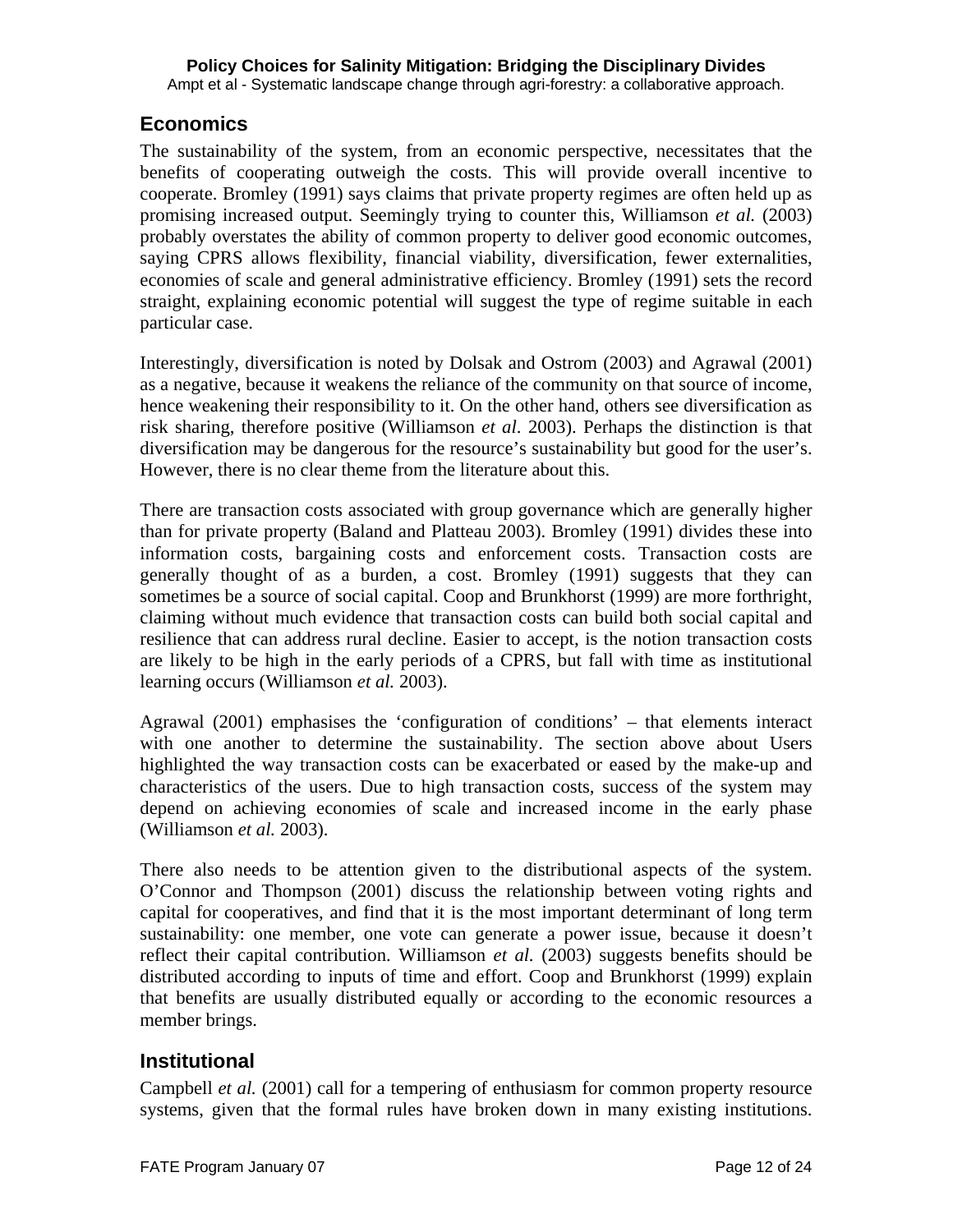Ampt et al - Systematic landscape change through agri-forestry: a collaborative approach.

Bromley (1991) and Williamson *et al.* (2003) agree: the social institutions are what make common property resource systems work. If rules, regulations, monitoring and enforcement fail; then CPRS can lead to resource depletion because compliance is not achieved. However, as Figgis (2004) notes, too much legal security may scare off potential participants in conservation schemes.

As Bromley (1991) says, a necessary condition for a sustainable CPRS is that the coowners are not in a perpetual state of anarchy. The institution does the job of gelling all the elements of the system together  $-$  to secure the benefits of cooperation for the group and exclude others (Williamson *et al.* 2003). Therefore, as Ostrom (1990) says there needs to be congruence between the owners, the local conditions and the rules. Agrawal's (2001) concern for the interactions between factors is another expression of this. The rules should make good social, economic and environmental sense for that situation.

Williamson *et al.* (2003) advises that it is essential to sort out that business structure, property law, resource access arrangement, process of developing informal rules responsibilities and collective decision mechanisms. Ostrom (1990) considers that arrangements which allow for most users to be part of the decision making process, will improve institutional performance.

Institutional mechanisms, including reprimand, need to be in place in a CPRS to create pressure to comply and thereby prevent free-riding (Williamson *et al.* 2003, Ostrom 1990, Dolsak and Ostrom 2003, Bromley 1991). The structure must balance long-term security for planning with flexibility so that people will take the risk on. (Williamson *et al.* 2003). Mechanisms for resolving conflict are needed, and Ostrom (1990) adds that these need to be cheap and easy to access, or they will be more prone to falling into disuse. Ostrom (1990) also recommended graduated sanctions be applied to users who do not obey the rules. For large and complex problems, Ostrom (1990) suggests the construction of multiple layers of nested enterprises with small local CPRs at their bases.

More generally than CPRS, but likely still relevant here, Irons (1997) provides some guiding principles to cooperative action for conservation including: a purpose, inclusiveness, voluntary participation, self design, flexibility, equal opportunity, respect for diversity, accountability, time limits and implementation/review.

# *5. Blue Mountains World Heritage Institute: Western Edge Native Farm Forestry Project Proposal*

## **Description**

The Greater Blue Mountains region contains 8 protected areas and significant urban, peri-urban, industrial and rural areas. An area of more than a million hectares (the Greater Blue Mountains World Heritage Area or GBMWHA) was inscribed onto the World Heritage List in 2000 primarily for the extent and diversity of its temperate eucalypt forests. The region also provides ecosystem services including clean water, air and recreation to Sydney, a major city immediately to the east. Its World Heritage values and its ability to provide ecosystem services are coming under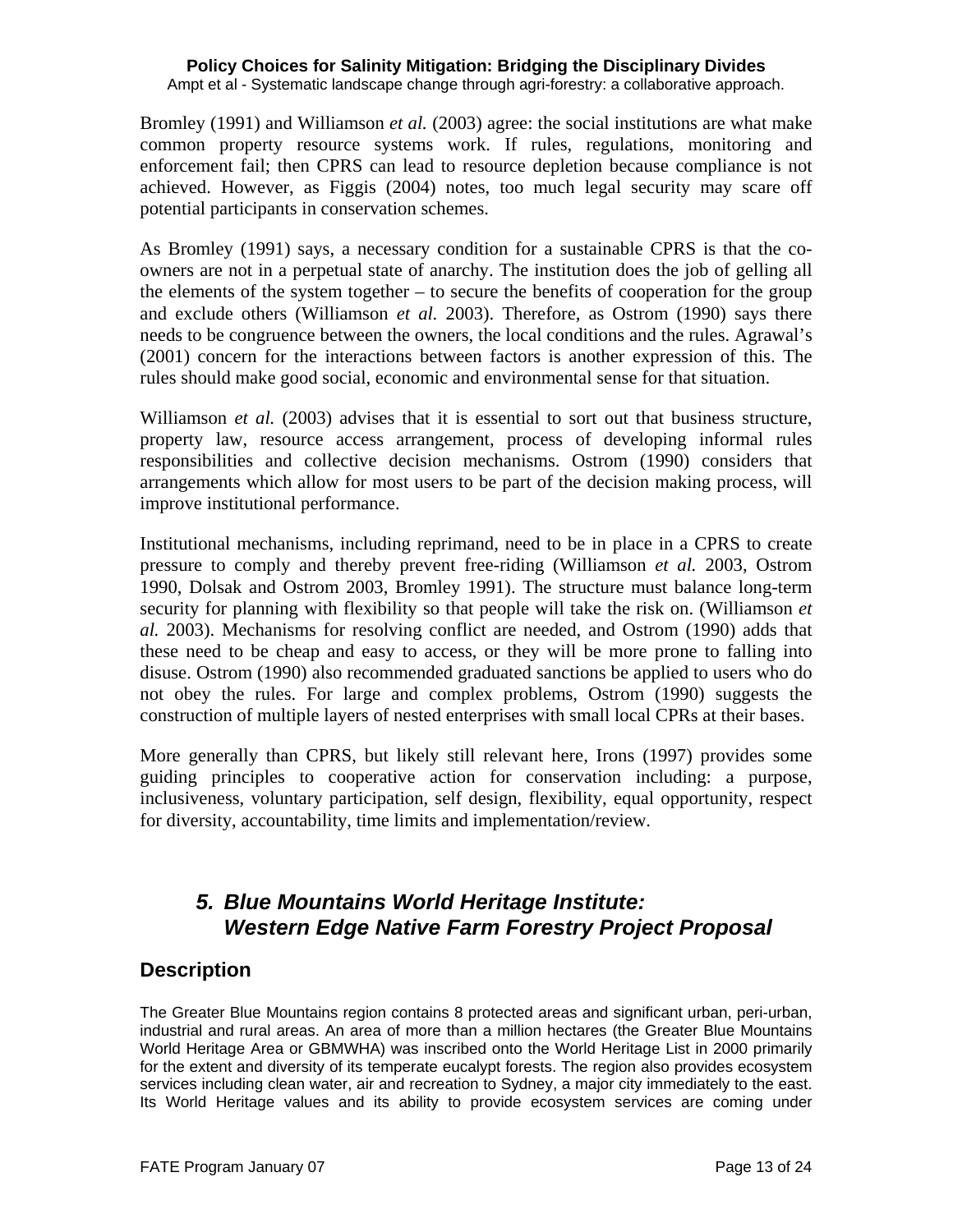Ampt et al - Systematic landscape change through agri-forestry: a collaborative approach.

increasing threat due to the combined pressures of population growth and urbanization, variations in rural land-use and climate change.

On its western edge there are particular land degradation, stream and water quality problems in valleys that flow east through the GBMWHA and provide water to the Sydney Catchment. It has been proposed that native farm forestry would provide a range of solutions with economic benefits for landholders as well as increase native vegetation within the catchment and provide a significant buffer to the World Heritage area.

This project will complete the preparatory work required to establish an economically viable native farm forestry industry in the target area. Using an expert team, a local working group and consultants, the project will develop a land-use plan and a framework that can generate investment in strategic revegetation that sequesters carbon, increases biodiversity, improves riparian zones, delivers improved water quality and provides a biomass harvest. The result will be a land-use mosaic that is resilient in the face of climate change, beneficial to local landholders and their community and compatible with values of the World Heritage Area.

The project will explore how a common property regime will provide the framework for the full range of environmental services and economic goods which meet the needs of landholders, investors and buyers of farm forestry products. The project also aims to identify regional development opportunities that flow from the farm forestry initiatives.

### **Aim**

To develop farm forestry options that can be implemented systematically across target areas that adjoin western edge of Blue Mountains World Heritage (BMWH) area and that provide environmental services, economic returns to landholders and investors and contribute to sustainable regional development.

#### **Potential farm forestry outputs include:**

- **Biomass** to produce products from plant biomass including fuels from dry organic matter or combustible plant oils, composite building materials, extractable oils, charcoal, activated carbon and mulch material for nursery industry.
- **Timber/Wood Products** timber required for building materials, furniture, wood craft and wood chips for paper pulp.
- **Environmental goods and services** the proposed systematic revegetation addresses salinity, water quality, erosion and threats to biodiversity in line with catchment management action plans. The provision of environmental goods and services may attract incentive funding and investment from individuals and corporations supporting long term environmental programs. Use of Biodiversity Banking will also be possible to generate offsets for development nearby.

#### **Economic opportunities deriving from farm forestry include:**

- **Carbon trading** carbon that has been biosequestered which can then be traded on the emerging carbon market either as part of the NSW scheme of internationally
- **Regional industry** creation of a new industry that is derived from farm forestry and may result in processing plants being established.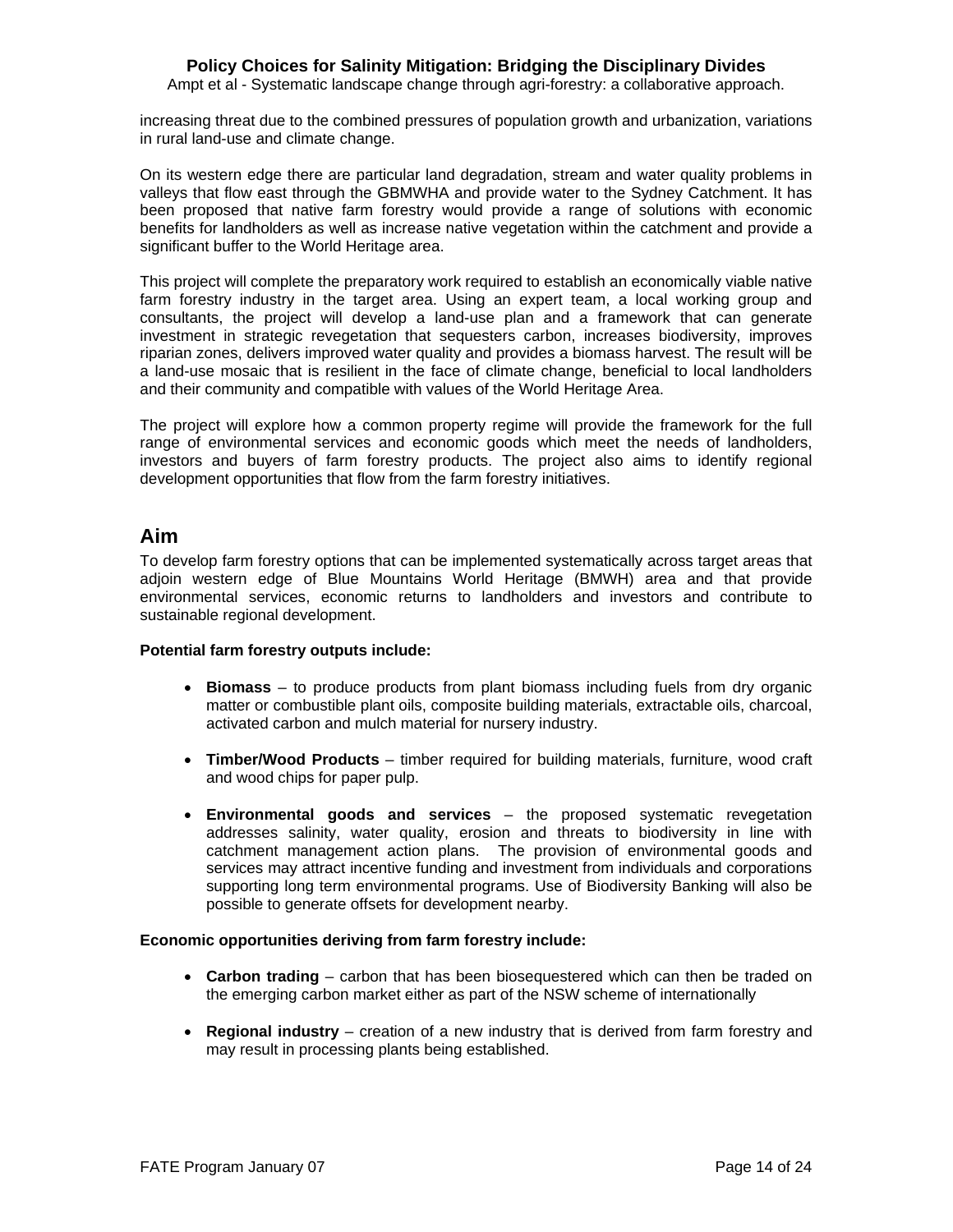Ampt et al - Systematic landscape change through agri-forestry: a collaborative approach.

• **Regional Tourism and Eco Tourism** – within the areas being revegetated there is a range of possibilities such as horse riding, bush camping, bird watching, outdoor pursuits and holiday accommodation.

## **Objectives**

- Develop a systematic plan to strategically revegetate areas of land to achieve catchment natural resource management targets.
- Identify a suite of species for revegetation that optimises carbon capture, biomass harvest and achievement of natural resource management targets, including water management.
- Generate interest among land holders to develop farm forestry on their land.
- Generate interest among possible investors and buyers of farm forestry products and services, and secure industry support.
- Carry out biophysical, social and economic analyses to assess costs and probable returns from the range of farm forestry options.
- Carry out GIS analysis of land use capability and landscape planning to design a mosaic that optimizes environmental and economic outcomes.
- Develop a management regime that optimises economic, social and ecological objectives at a landscape scale.
- Develop an institutional framework to establish a common property regime at a landscape scale that will provide economies of scale, attract participation from landholders and generate investment confidence.
- Translate options into a commercial prospectus and recruit industry drivers, investors and landholder participants.

#### **Project deliverables are:**

- I. a landscape plan for strategic revegetation;
- II. an incorporated body for multi-farm collaboration and management;
- III. a detailed development plan and prospectus to facilitate investment and landholder participation;
- IV. development of a model for use in other areas.

## **Scoping – Phase One**

This first phase of the Project is designed to ensure that all relevant research for the farm forestry project is carried out, synthesised and applied to the location. It will be directed by a management group in consultation with an expert panel. Experts will be sought from fields including forestry, landscape ecology, environmental economics, carbon sequestration and trading, biomass production and use, regional development and landscape planning. A core group will remain with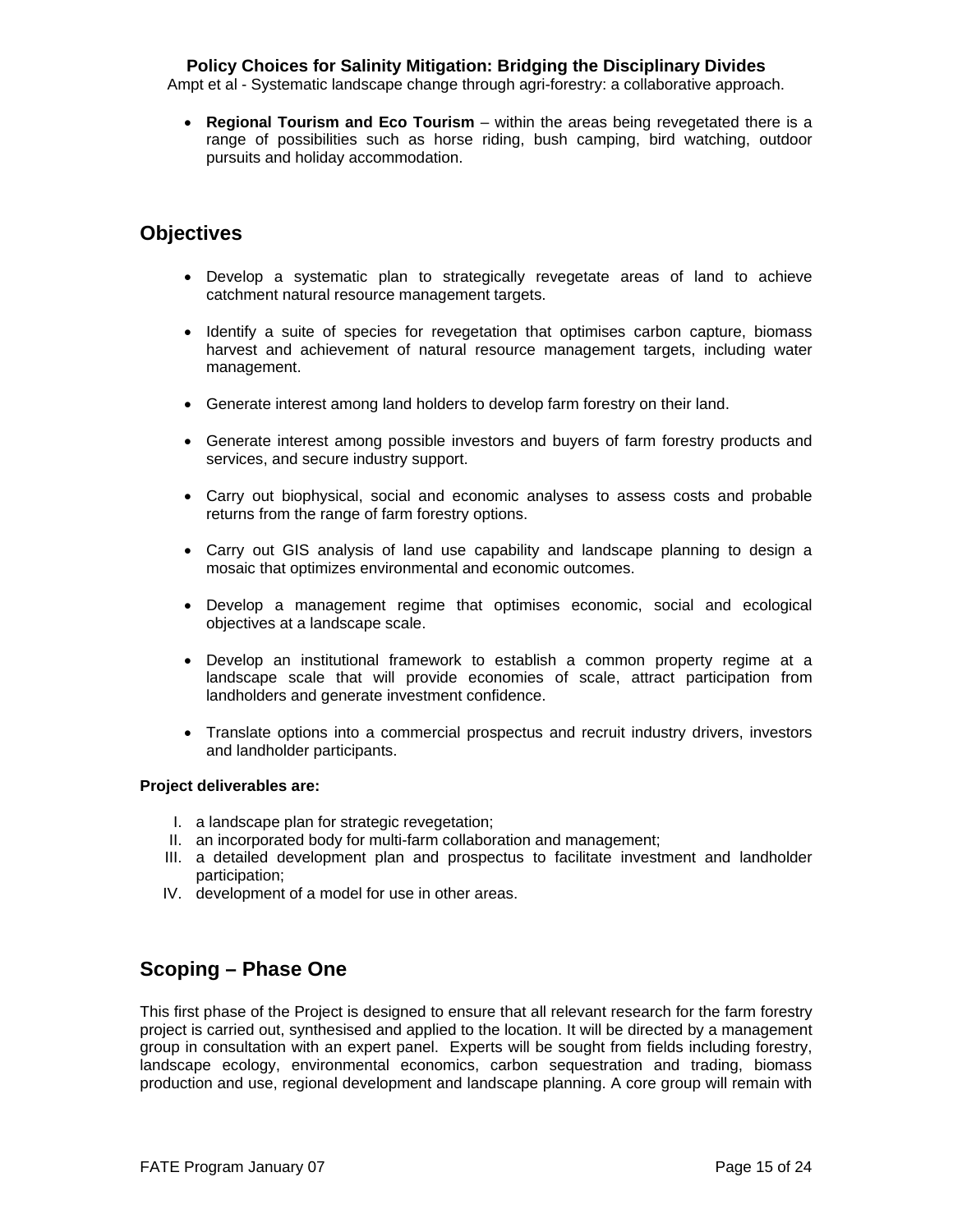Ampt et al - Systematic landscape change through agri-forestry: a collaborative approach.

the project throughout, participating in a number of the research activities. The final product of this phase will be a Development Plan which will drive Stage 2 of the project.

Scoping will include:

- **Land Capability:** detailed land capability analysis using GIS to target areas that, if revegetated, would generate the optimum NRM benefit and opportunity for economic return under farm forestry;
- **Land Holder survey/needs analysis:** observation and interview-based survey of landholders and key community members to understand needs and aspirations in the potential target areas and to determine key social, cultural and economic drivers;
- **Desktop Study:** all possible farm forestry options matched to target sub-catchments and social and economic factors;
- **Cost Benefit Analysis:** analysis of each farm forestry option to determine which will be most attractive to target land holders, investors and buyers;
- **Common Property Regime:** developing a common property regime (CPR) that provides a flexible and efficient institutional framework for landholder collaboration and a legal entity which generates economies of scale and investment confidence;
- **Industry Options:** assessing industry options for the possible range of products and seeking industry partners;
- **Modeling:** conducting modeling for selected farm forestry options that would simulate the planting and forecast plant growth and quantity calculations;
- **Production system development:** designing a system that provides continuity of supply, maintains productivity for continued carbon sequestration, maintains landscape function, integrates with other land-uses and manages the risk of fire;
- **Investor analysis:** determine who will be the likely investors in this farm forestry Project for each phase;
- **Expert panel participation:** establish a panel of relevant experts to direct and oversee all phases the Project. Experts will be sought from fields including farm forestry, environmental economics, carbon sequestration and trading, biomass production and use, regional development and landscape planning. A core group will remain with the project throughout, participating in a number of the research activities and contributing to the synthesis and production of the development plan.
- **Development Plan:** all the above will be consolidated into a development plan

### **Development – Phase 2**

The second phase will, through extensive consultations, field analysis and detailed planning under the guidance of the local working group, translate the development plan into an implementation plan and prospectus to attract landholder participation and industry and stakeholder investment.

The development phase will include: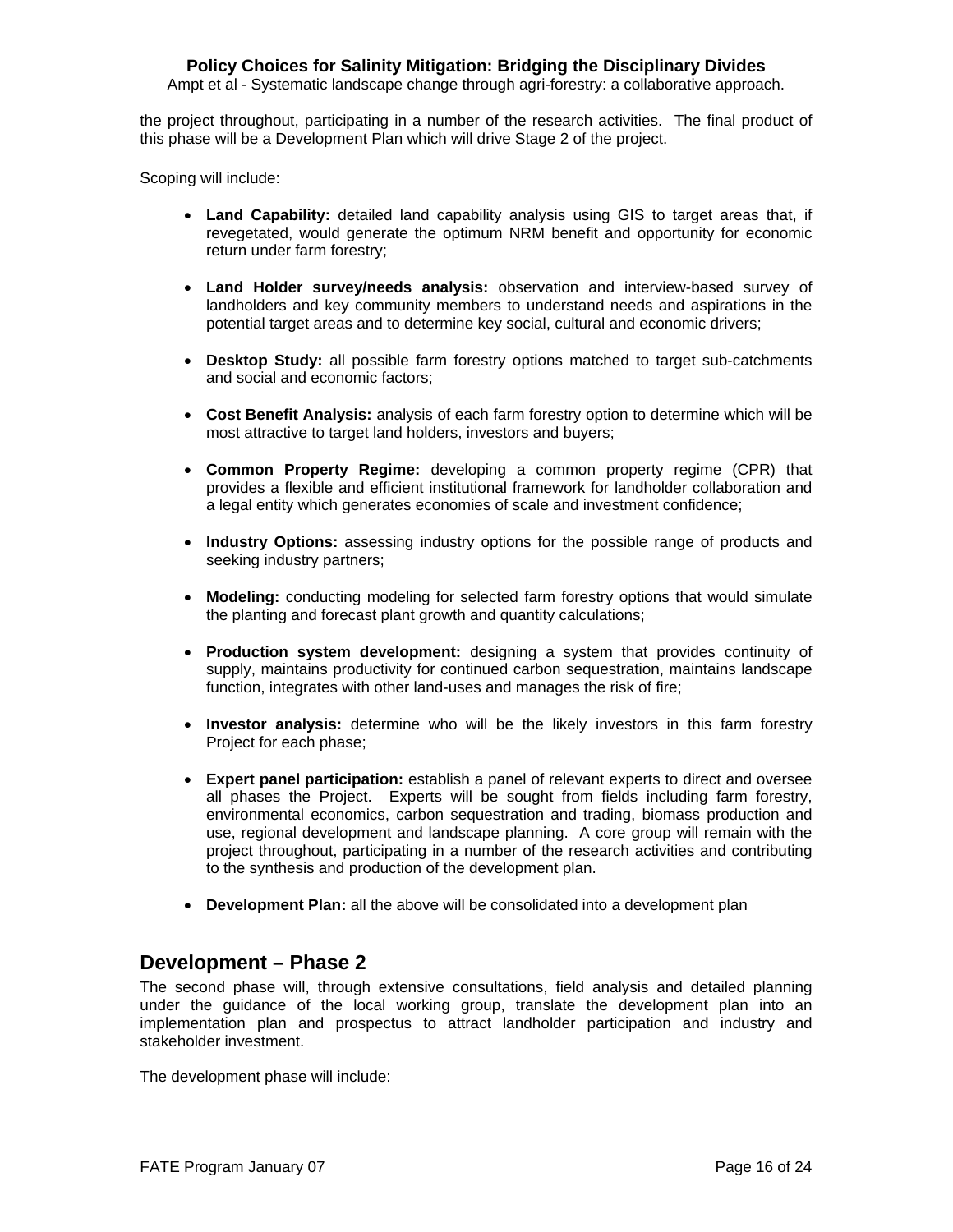Ampt et al - Systematic landscape change through agri-forestry: a collaborative approach.

- **Consultation:** with potential land holder participants, investors and industry partners to determine level of interest and likelihood of participation and commitment
- **Labour analysis:** for revegetation and how to source this from relevant organisations (Conservation Volunteers Australia, Greencorp).
- **Seed and seedling supply:** where can they be obtained? Locally? Does the project need to produce its own or can existing suppliers provide it?
- **Fencing requirements:** assess quantity and type required, source and cost of materials.
- **Common property regime:** develop institutional rules in consultation with land holders.
- **Management support:** establish the nature and duration of support required for land holders when the farm forestry is being established and maintained. This will include the critical issue of ongoing fire management,
- **Industry:** develop Memoranda of Understanding (MoUs) and/or contracts between key land holders and those that will be supplied with the products from farm forestry or an in-principle agreement to participate for early phases of project. Ideally a critical mass of stakeholders will already be committed to the project before prospectuses are released.
- **Prospectus:** develop and print a prospectus targeted for the relevant stakeholders such as land holders, investment brokers, investors, carbon emitters and industry.
- **Sponsorship:** assess possible sponsorship options for components of farm forestry such as fencing, seeds, processing.

### **Implementation – Phase 3**

This final Phase of the Project will only occur after a specified period following the release of prospectuses if there is sufficient uptake to make the project viable in the long term. This phase must be self-funding. It will involve:

- **Contracts:** draft all relevant business contracts to be signed by land holders, investors, industry, labour providers and suppliers of relevant materials.
- **On ground works**: conduct any pre-surveying /site assessment, fencing, planting etc.
- **Other possible works required:** weed and feral animal control, water management.
- **Management:** recruitment, administration, training, investor engagement, land holder extension, monitoring and evaluation.
- **Industry process:** harvest product and transport for processing. Transportable products could include pulp for paper, fibre for building, biomass for fuel/charcoal/carbon, mulch and compost.
- **Linkage:** with local and regional goals, social and economic benefits such as tourism and local industry employment.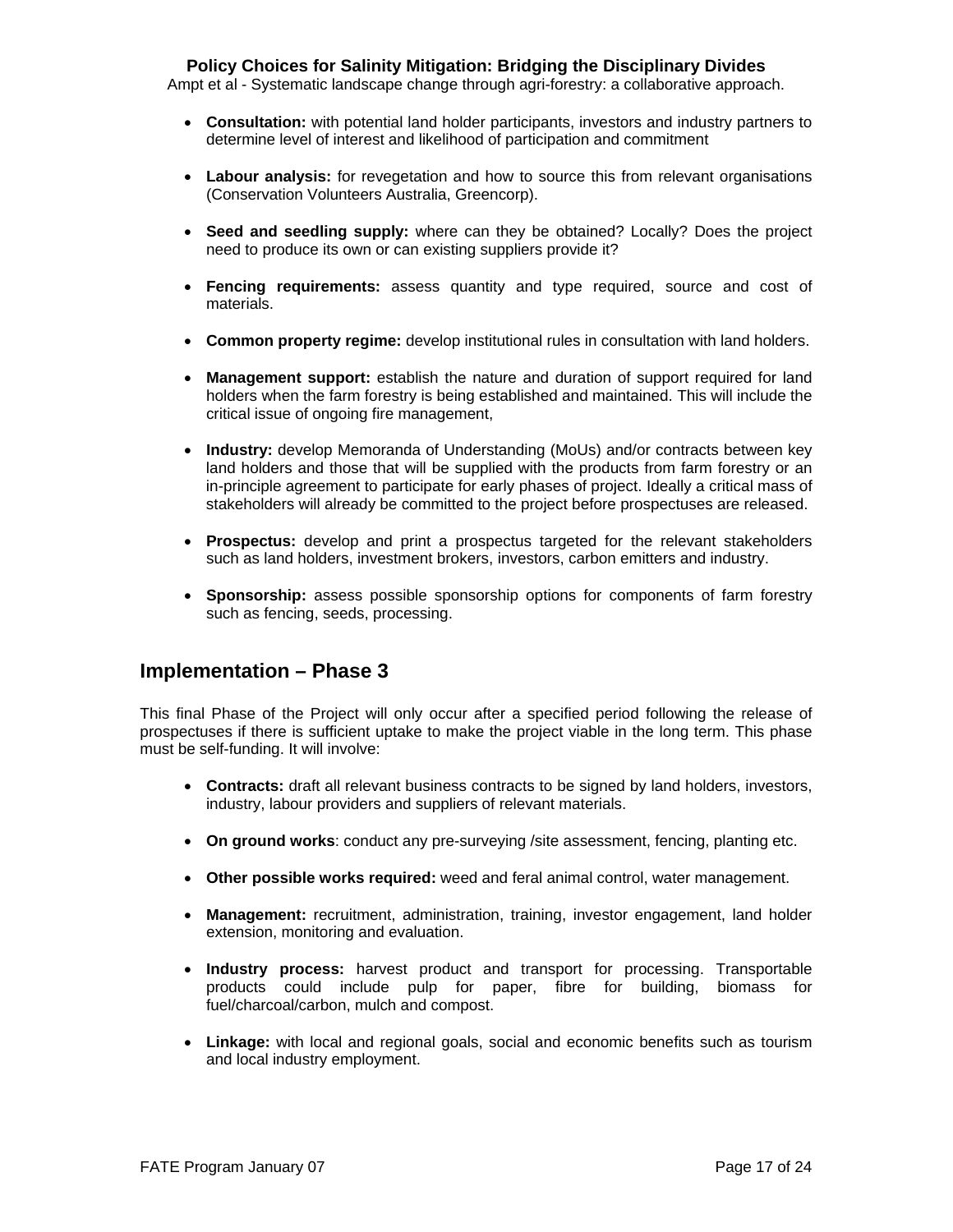Ampt et al - Systematic landscape change through agri-forestry: a collaborative approach.

### **Carbon Sequestration and Biomass projections**

Applying calcuations given in the *National Carbon Accounting Toolbox* to mixed environmental plantings on Kyoto-compliant lands in the Lithgow region, indicates that approximately 40 tonnes of carbon dioxide will be sequested per hectare within 10 years and 60 tonnes per hectare within 20 years. These figures compare to a steady 20t/ha for grazing or cropping for the same area.

Based on these conservative estimates, the additional carbon sequestered as a result of the revegetation will be 20 t/ha within 10 years and 40t/ha within 20 years. For every 1000 hectares that are revegetated, an additional 20,000 t of carbon will be sequestered within ten years and 40,000 t within 20 years. There is potential for an area greater than 1000 ha if uptake is high, and a bias towards revegetating riparian zones would see higher soil moisture and fertility levels leading to higher rates of C sequestration due to higher growth rates.

Regular biomass harvest will probably start after 10 years and continue indefinitely. It will not be a clear-fell harvest but a harvest analagous to thinning or controlled burning. Growth, and thus carbon sequestration, will continue after harvest. The 3-PG forest model, indicates that the probable growth of Eucalyptus grandis sp. in the Lithgow region will produce approximately 60 tonnes of stem dry mass per hectare at 20 years and 96 tonnes per hectare at 30 years. Accumulation occurs at a rate of 3.5 t of biomass/ha/year between 20 and 30 years after establishment. A biomass harvest of at least that should be possible after 20 years without significantly reducing carbon sequestration as most of the plant biomass will remain intact.

Data are not yet available on the emissions associated with the biomass harvest or the ultimate use of the biomass. If the biomass is burnt as fuel, some of the carbon it contains may be emitted so cannot be counted as positive gain. If the biomass is used to produce hardboard for building, the carbon it contains will remain locked up indefinitely. The project will also manage fuel loads using biomass harvest and controlled burning which will reduce the risk of large losses of carbon to the atmosphere through uncontrolled wild fires.

## **Other Benefits from Native Farm Foresrty**

(i) This project will provide of number of natural resource management benefits including salinity control, improved biodiversity conservation, bushfire mitigation and improved water quality. It also provides the opportunity for landholders, the catchment management authority and local government to take the lead in investigating and implementing innovative strategies to mitigate and adapt to climate change.

(ii) There will be excellent opportunities for local Indigenous communities to be engaged in onground works so that they can obtain Land Conservation Certificate III, which provides them with important skills for future employment and establishing farm forestry on their lands.

(iii) The development of native farm forestry and associated processing of bio-mass will provide social and economic opportunities by attracting industry and corporate investment to purchase products and build locally based processing plants. The flow-on effects of establishing locally based enterprises include increased job opportunities, a more vibrant regional economy and retention of skilled labour.

(iv) An increase in native vegetation that encourages retention and expansion of native wildlife has the potential to add value to current regional tourism and eco-tourism, as well as building resilience.

(v) The project will provide opportunities for landholders, both traditional and on smaller blocks, to contribute to improved environmental management at the same time as diversifying their income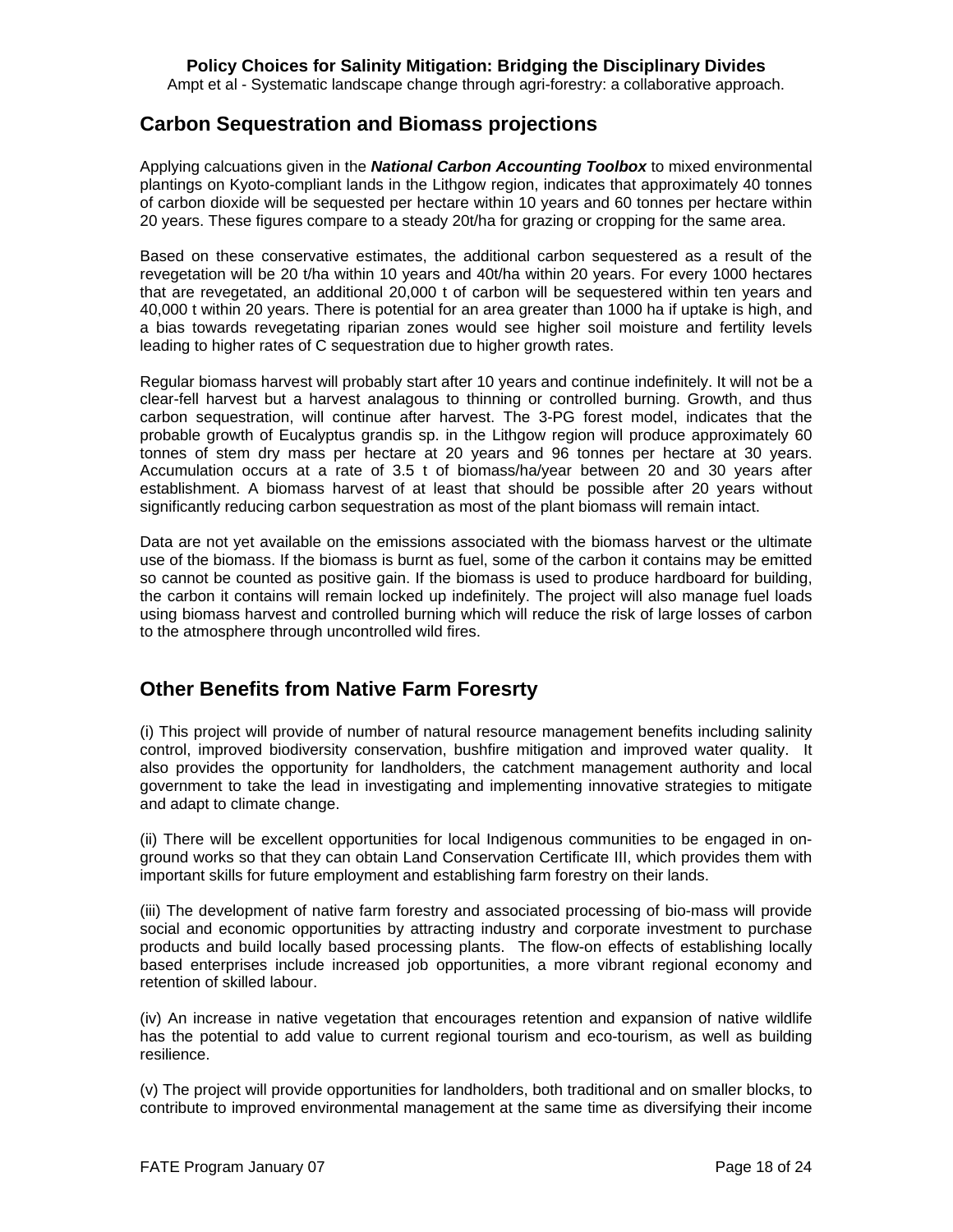Ampt et al - Systematic landscape change through agri-forestry: a collaborative approach.

streams. This will result in more expendable income and greater economic and social engagement in the community. Greater community participation generally results in culturally vibrant and caring communities.

(vi) When their external environment reflects the lifestyle they desire there is a stronger tendency to want to give back to the community and environment by way of volunteering, a core element of a successful community, to ensure that all relevant services are provided.

(vii) The project will provide a model for other peri-urban areas.

This project will provide a model, a set of products and a consultative group to facilitate the use of project outcomes in other contexts. Local government, Landcare groups, CMAs and farmers' associations will be potential beneficiaries. It will be of particular interest to other peri-urban areas facing rising land values and resulting sub-divisions which make coordinated NRM difficult.

# *6. Opportunities and Threats*

In addition to the commercial drivers of forestry, bioenergy and environmental services, there may be other possible economic spin offs and opportunities for regional development arising from the project. Increasing the area of land that is revegetated with native species may also provide additional opportunities for tourism and increased land values by appealing to "tree changers". Communities could also develop a whole new range of cottage industries utilising by-products from agri-forestry activities, such as cutflowers, native foods, native oils and firewood.

Changes in rural demographics in the area west of the BMWHA provide potential opportunities for this project, but also threats. An influx of "tree-changers" attracted by the rural lifestyle and proximity to Sydney is a significant component of sustained population growth for the region. Anecdotal evidence suggests that such landholders are likely to value the existence of native forests on their land, and revegetation activities may increase land values for this reason.

Tree-changers and hobby farmers are also less likely to depend on their land for an income and often have the financial means to invest in alternative land-uses without necessarily expecting to recoup a maximum rate of return on their investment. In contrast to money, when it comes to time and labour, tree-changers are likely to have less to invest in managing their land and may also value the flexibility of being able to be away from their property for long periods. This could make agri-forestry activities managed by separate corporate entity an attractive proposition.

However, there are also threats inherent in these demographic shifts. Rising property prices could mean that other landholders, particularly older traditional farmers, are less attracted to agri-forestry, because subdividing and selling off their property may be far more financially attractive than investing in plantations that may not pay off for a number of years. Tree-changers may also be harder to engage with because they may not use traditional community networks like Landcare or the Rural Fire Service.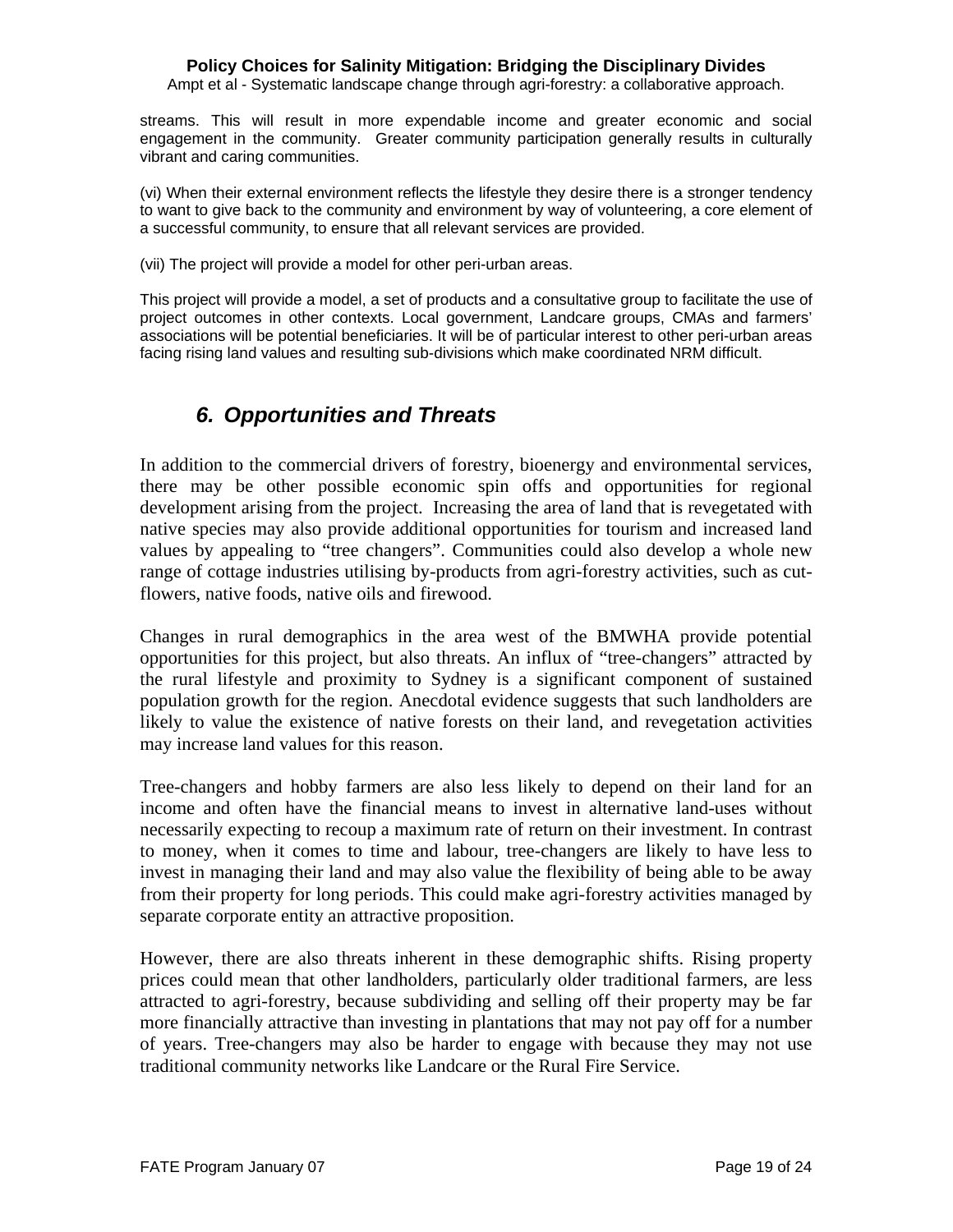Ampt et al - Systematic landscape change through agri-forestry: a collaborative approach.

Finally, it must also be recognised that many tree-changers and other landholders may not actually place aesthetic value on increasing the amount of native forest in the area, but are instead attracted to rural landscapes consisting of rolling green paddocks. To many landholders, forested land also poses a threat of bushfire that outweighs any aesthetic value. One person's "wildlife corridor" is another person's "fuse" and these concerns have the potential to increase under the influence of a warming climate that will produce more and higher intensity bushfires in an area of growing population with ever-increasing investment in rural residences.

Other threats to the project include the uncertainty in the markets that have been targeted and the long lag time between investment and return from forestry or bioenergy production. The economics of the project are subject to international market forces for timber and energy as well as government policy relating to carbon trading. Producing a diversity of products through a diverse multi-species project is one means of managing this risk and this approach could also provide an opportunity by allowing landholders to "hedge their bets" in a way that is not possible with monocultural farm forestry.

The project will involve assessment of all of these opportunities and risks, including the economic, social and environmental risks involved in agri-forestry activities. It must also be recognised that failing to act quickly enough represents a major risk – both in terms of missed opportunities to capitalise on developing markets at an early stage and in terms of serious and irreversible damage to the landscapes of the Blue Mountains World Heritage Area and its surrounding region.

## *References*

- Adams, W.M Brockington, D. Dyson, J. and Vira, B. (2003) 'Managing Tragedies: Understanding conflict over common pool resources', *Science*, 302(5652), pp.1915–1916.
- Agrawal, A. (2001) 'Common property institutions and sustainable governance of resources', *World Development*, 29(10), pp.1,649-1,672.
- Ampt P., Baumber, A. and Norris, K. (2006) 'Using common property resource approaches to achieve systematic landscape change', paper for the eleventh biennial conference of the International Association for the Study of Common Property (IASCP) in Ubud, Bali 19-23 June 2006.
- Archer, M. (2002) 'Confronting crises in conservation: a talk on the wild side', in A Zoological Revolution: Using native fauna to assist in its own survival. Lunney, D. and Dickman, C. (eds.), Royal Zoological Society of New South Wales and Australian Museum, pp.12-52, Mosman.
- Archer, M. and Beale, B. (2004) Going Native: living in the Australian environment, Hodder.
- Australian Greenhouse Office, Murray-Darling Basin Comission (2001) 'The contribution of mid to low rainfall forestry and agroforestry to greenhouse and natural resource management outcomes.' Australian Greenhouse Office, Commonwealth of Australia, Canberra Act.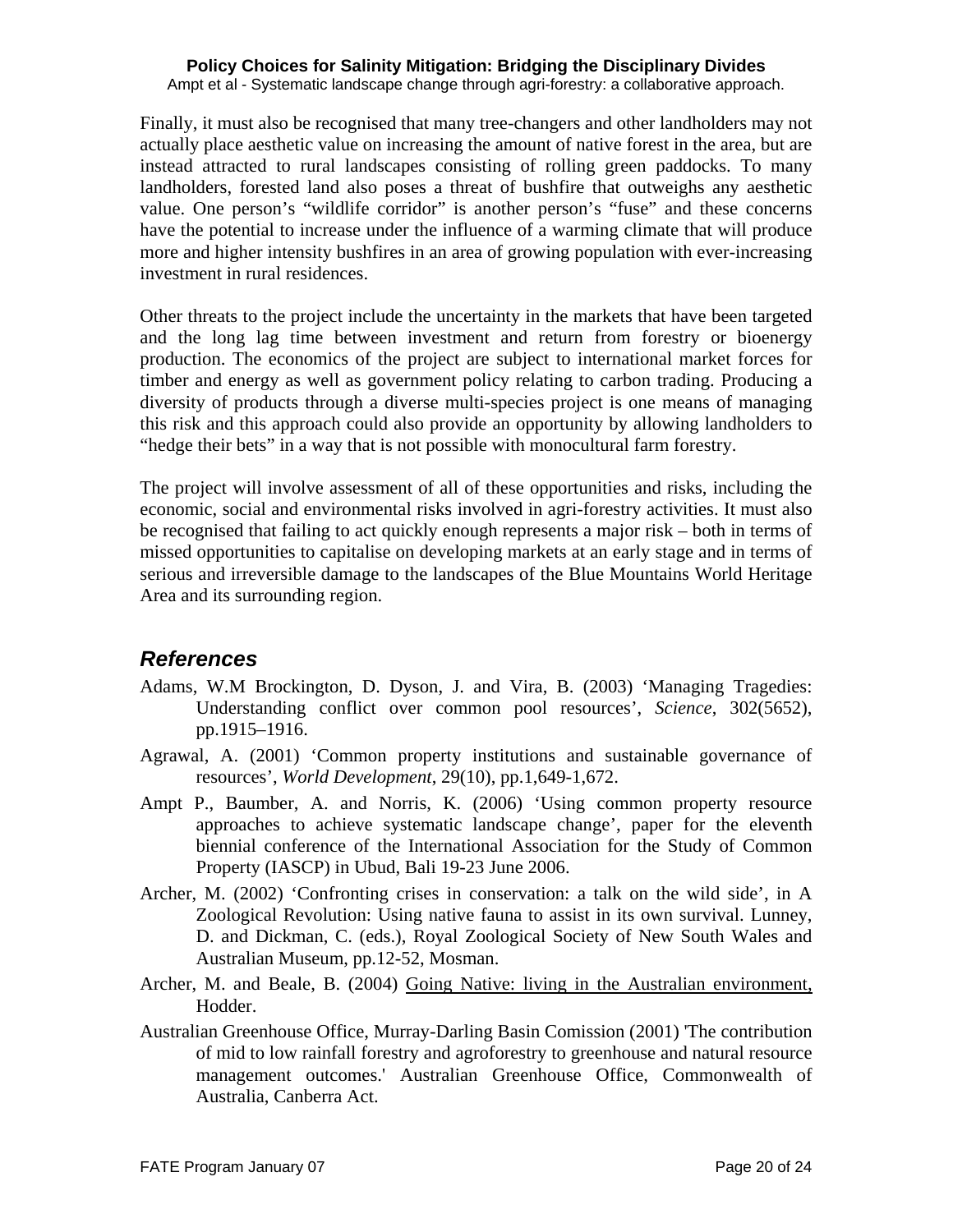Ampt et al - Systematic landscape change through agri-forestry: a collaborative approach.

- Australian Museum Online (2005). Australia's Biodiversity: Loss of Habitat**:**  [http://www.amonline.net.au/biodiversity/happening/habitat.htm.](http://www.amonline.net.au/biodiversity/happening/habitat.htm) Accessed 1 May 2006.
- Australian and New Zealand Environment and Conservation Council and Agriculture and Resource Management Council of Australia and New Zealand (ANZECC and ARMCANZ) (1999) 'Managing Australia's Rangelands: National Principles and Guidelines for Rangeland Management', Commonwealth of Australia, April, available [http://www.mincos.gov.au/pdf/rangeland\\_management.pdf](http://www.mincos.gov.au/pdf/rangeland_management.pdf%20accessed%20on%201/4/06) accessed on 1/4/06.
- Baland, J.M. and Platteau, J.P. (2003) 'Economics of Common Property Management Regimes', Chapter 18 in Handbook of Environmental Economics,  $1<sup>st</sup>$  edition, edited by K.G. Maeler and J.R. Vincent (eds.), Amsterdam, Elsevier.
- Bromley, D. (1991) Environment and Economy: Property rights and public policy, Blackwell, Cambridge, USA.
- Bromley, D. (2005) Book Review, of The Commons in the New Millennium, Dolsak, N. and Ostrom, E. (eds.) in *American Journal of Agricultural Economics*, 87(1), February, pp.265-267.
- Buffier B, Allen Consulting Group (2002) 'Environmental and commercial outcomes through agroforestry.' Rural Industries Research & Development Corporation, RIRDC Publication No 02/057.
- Campbell, B., Mandondo, A., Nemarundwe, N., Sithole, B., De Jong, W., Luckert, M., and Matose, F. (2001) 'Challenges to proponents of common property resource systems: despairing voices from the social forests of Zimbabwe', *World Development*, 29(4), pp.589-600.
- Chapman, M. (2003) 'Kangaroos and feral goats as economic resources for graziers: some views from south-west Queensland', *The Rangeland Journal*, 25(1), pp.20- 36.
- Commonwealth Scientific and Industrial Research Organisation (CSIRO) (2000) 'Sustainable Use of Rangelands in the  $21<sup>st</sup>$  Century: on the road to a better future for the Western Division of NSW', *Booklet*, CSIRO, NSW Department of Land and Water Conservation, Land and Water Australia.
- CSIRO (1998). Building and Sustaining Australia's Billion Dollar Industries: Beating Land Degradation**:** [http://www.csiro.au/promos/billiondind/contents/beating.htm.](http://www.csiro.au/promos/billiondind/contents/beating.htm) Accessed 1 May 2006.
- Coop, P. and Brunkhorst, D. (1999) 'Triumph of the commons: Age-old participatory practices provide lessons for institutional reform in the rural sector', *Australian Journal of Environmental Management*, 6(2), pp.48-56.
- Department of Agriculture Fisheries and Forestry (2006). Australia's Forest Industry.
- Department of Environment and Conservation (DEC) (2006) 'Draft NSW Kangaroo Management Plan 2007-2011', Available [http://www.nationalparks.nsw.gov.au/npws.nsf/Content/kmp\\_2007\\_2011\\_draft](http://www.nationalparks.nsw.gov.au/npws.nsf/Content/kmp_2007_2011_draft) , Accessed 10/6/06.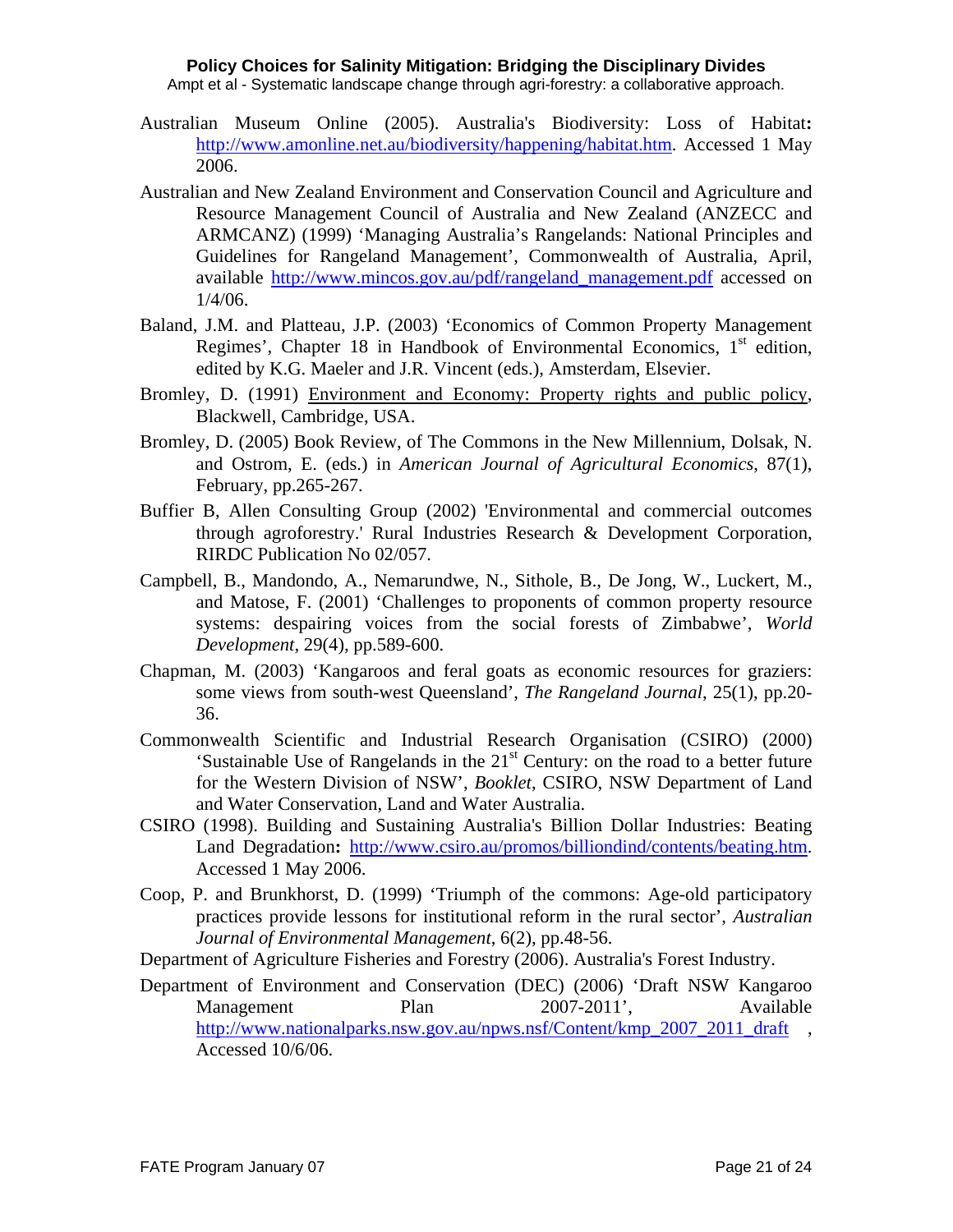Ampt et al - Systematic landscape change through agri-forestry: a collaborative approach.

- Department of Environment and Heritage (DEH) (1999) [online] 'Australia's Rangelands: factsheet', Available Available <http://www.deh.gov.au/land/publications/rangelands/index.html>Accessed 1/4/06.
- Department of the Environment and Heritage (2006). EPBC Act List of Threatened Fauna**:** [http://www.deh.gov.au/cgi-](http://www.deh.gov.au/cgi-bin/sprat/public/publicthreatenedlist.pl?wanted=fauna)

[bin/sprat/public/publicthreatenedlist.pl?wanted=fauna](http://www.deh.gov.au/cgi-bin/sprat/public/publicthreatenedlist.pl?wanted=fauna). Accessed 28 April 2006.

- Devlin, R.A. and Grafton, R.Q. (1998) Economic Rights and Environmental Wrongs: Property rights for the common good, Northampton, MA, USA, Edward Elgar.
- Dolsak, N. and Ostrom, E. (2003) The Commons in the New Millennium: Challenges and Adaptation, MIT Press, Cambridge Massachusetts, USA.
- Figgis (2004) 'Conservation on Private Lands: the Australian Experience', IUCN, Gland Switzerland and Cambridge USA, i to 31 pp.
- Future of Australia's Threatened Ecosystems (FATE) (2005) [online] 'The FATE Program', Available [http://www.fate.unsw.edu.au](http://www.fate.unsw.edu.au/) Accessed 1/4/06.
- Griffiths T (2002) How many trees make a forest? Cultural debates about vegetation change in Australia. Australian Journal of Botany 50, 375-389.
- Grigg. G. (1991) 'Kangaroos, land care and animal welfare, a proposal for change', *Bulletin of the Ecological Society of Australia*, vol 21, pp.30-35.
- Grigg, G. (2002) 'Conservation benefit from harvesting kangaroos: status report at the start of a new millennium', in A Zoological Revolution: Using native fauna to assist in its own survival. Lunney, D. and Dickman, C. (eds.), Royal Zoological Society of New South Wales and Australian Museum, Mosman.
- Grigg, G., and Lunney, D. (1995) 'Potential conservation benefits from kangaroo harvesting', Workshop Report, in Grigg, G., Hale, P. and Lunney, D. (eds.), Conservation Through Sustainable Use of Wildlife, Brisbane, Centre for Conservation Biology, University of Queensland.
- Hardin, G. (1968) 'The Tragedy of the Commons', *Science*, Vol.162, 13 Dec, pp.1243- 1248.
- Hardin, G. (1998) 'Extensions of the tragedy of the commons', *Science*, Vol.280, 1 May, pp.682-683.
- Holmes, J. (1997) 'Adapting leasehold tenures to meet emerging conservation needs', in Hale and Lamb (eds.), Conservation Outside Nature Reserves, Centre for Conservation Biology, University of Queensland.
- Irons, C.D. (1997) 'Sustaining catchment health: prioritise! co-operate! evaluate!', in Hale and Lamb (eds.), Conservation Outside Nature Reserves, Centre for Conservation Biology, University of Queensland.
- Kaiser, M.J. and Jennings, S.J. (2001) 'An ecosystem perspective on conserving targeted and non-targeted species', in Conservation of Exploited Species, Reynolds, J.D., Mace, G.M., Redford, K.H., and Robinson, J.G. (eds.), Vol 6, Zoology Society of London, Cambridge University Press, Cambridge.
- Landsberg, J.J., Waring, R.H. 1997. A generalised model of forest productivity using simplified concepts of radiation-use efficiency, carbon balance and partitioning. For. Ecol. Manage. 95, 209-228.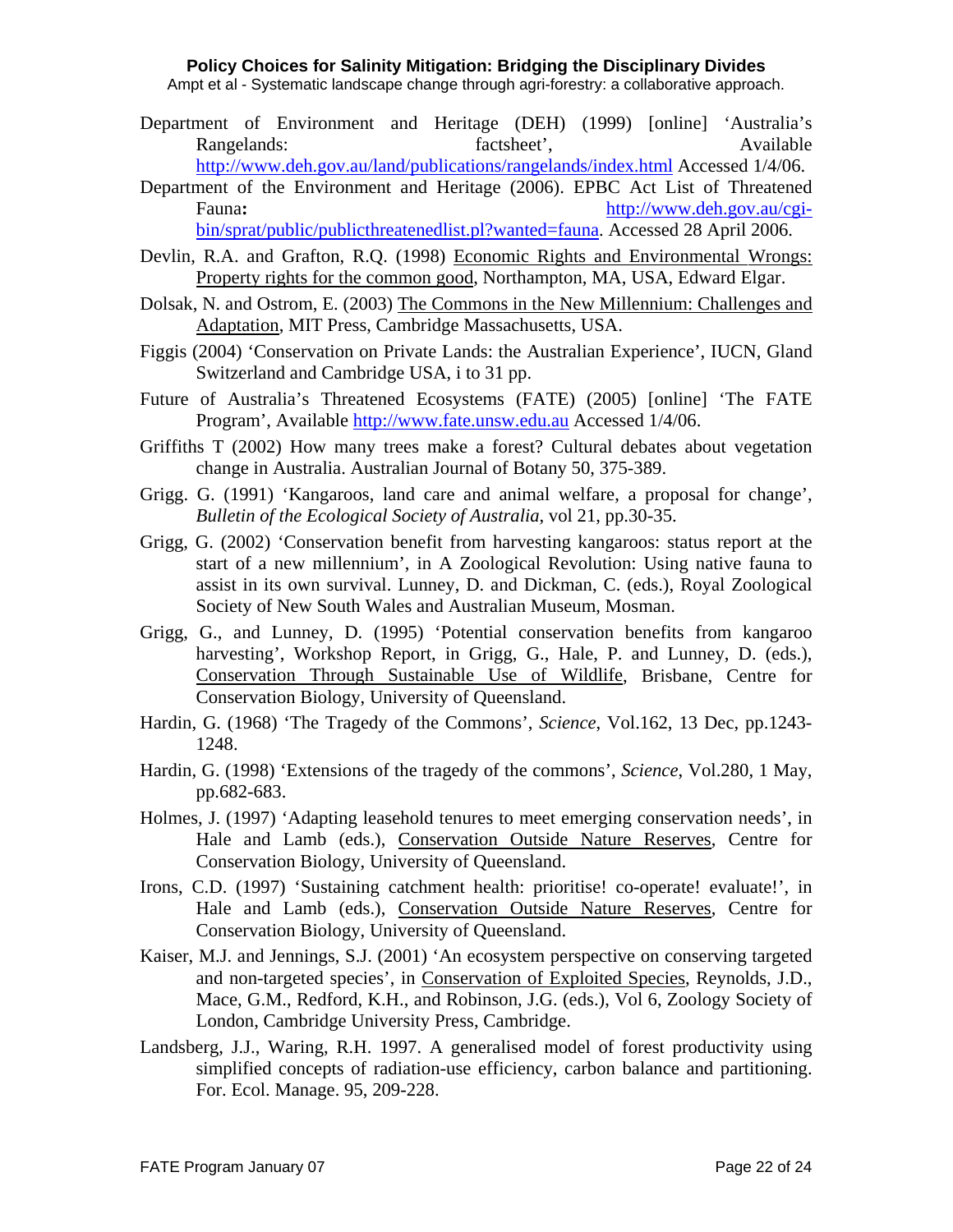- Landsberg, J.J., Waring, R.H. and Coops, N.C. 2003. Performance of the forest productivity model 3-PG applied to a wide range of forest types. Forest Ecology and Management. 172, 199-204.
- Layzer, J.A. (2006) The Environmental Case: Translating Values into Policy,  $2<sup>nd</sup>$  Edition, CQ Press, Washington D.C.
- Lindenmayer, D. and Burgman, M. (2005) Practical Conservation Biology, CSIRO Publishing, Collingwood Victoria.
- Ludwig, D. (2001) 'Can we exploit sustainably?', in Conservation of Exploited Species, Reynolds, J.D., Mace, G.M., Redford, K.H., and Robinson, J.G. (eds.), Vol 6, Zoology Society of London, Cambridge University Press, Cambridge.
- Marshall GR (2005) 'Economics for collaborative environmental management.' (Earthscan: London)
- McNeely, J.A., Miller, K.R., Reid, W.V., Mittermeier, R.A. and Werner, T.B. (1990) Conserving the World's Biological Diversity, International Union for Conservation of Nature and Natural Resources, World Resources Institute, Conservation International, World Wildlife Fund–US, World Bank, Gland, Switzerland.
- National Forest Inventory (2005). National Plantation Inventory Australia 2005 Update. Canberra, Bureau of Rural Sciences.
- O'Connor, J. and Thompson, G. (2001) 'International Trends in the Structure of Agricultural Cooperatives', A report for RIRDC, RIRDC publication no. 01/06, January.
- Ostrom, E. (1990) Governing the Commons: The Evolution of Institutions for Collective Action, Cambridge University Press, New York.
- Pannell DJ, Marshall GR, Barr N, Curtis A, Vanclay F, Wilkinson R (2006) Understanding and promoting adoption of conservation practices by rural landholders. Australian Journal of Experimental Agriculture 46, 1407-1424
- Pickard, J. (1990) 'Attitudes and environmental use and management in the forgotten 70% of Australia', *Zoologist*, 26(2), June, pp.554-58.
- Pickard, J. (1994) 'Land degradation and land conservation in the arid zone of Australia: Grazing is the problem and the cure', in Conservation Biology in Australia and Oceania, Moritz, C. and Kikkawa, J. (eds.), Surrey Beatty and Sons, Sydney, Australia.
- Poteete, A.R. and Ostrom, E. (2004) 'In pursuit of comparable concepts and data about collective action', *Agricultural Systems*, 82, 215-232.
- Productivity Commission (2002) 'Pastoral leases and non-pastoral land use', Commission Research Paper, Ausinfo, Canberra, July.
- RIRDC, Australia LaW, FWPRDC (2002) 'Agroforestry and Farm Forestry.' (RIRDC: Canberra)
- Robins L (2002) 'Managing Riparian Land for Multiple Uses.' (Rural Industries Research & Development Corporation: Canberra Act)
- Robinson, J.G. (2001) 'Using 'sustainable use' approaches to conserve exploited populations', in Conservation of Exploited Species, Reynolds, J.D., Mace, G.M.,